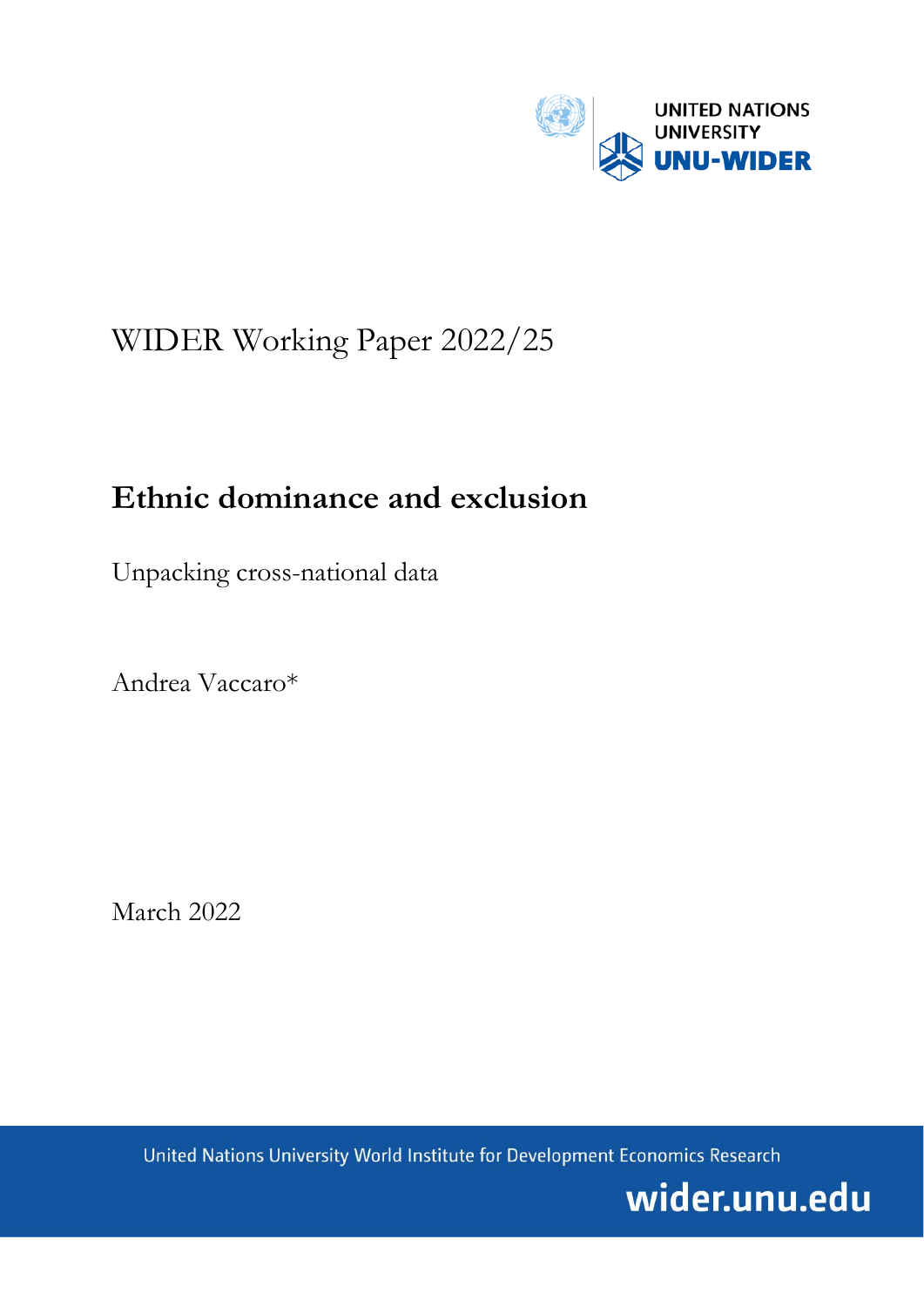**Abstract:** It is widely accepted that the distribution of power between ethnic groups within a country plays a key role in major social, political, and economic outcomes. Researchers working on the topic have various measures of ethnic dominance and exclusion, and other closely related aspects such as ethnic fractionalization, polarization, and heterogeneity, available to them. These measures are, however, often used without sufficient critical reflection and their empirical differences are not entirely understood. The literature does not provide too much guidance either. In fact, efforts to comparatively evaluate data on how power is distributed between ethnic groups are in short supply. To address this gap in the literature, the study at hand provides a comprehensive descriptive analysis of publicly available common cross-national country-level measures on ethnic dominance and exclusion. The findings of this study suggest that Varieties of Democracy's *Exclusion by Social Group* and Ethnic Power Relations' *Ethnic Exclusion* are more alike than the other measures under scrutiny, yet in general the empirical differences among common measures of ethnic dominance and exclusion are substantial. Scholars should thus reject an 'any measure will do' approach when choosing among competing measures.

**Key words:** ethnic dominance, ethnic exclusion, ethnicity, data, indicators, measurement

### **JEL classification:** D70, J15, N30

**Acknowledgements:** The author is grateful to Rachel M. Gisselquist for very helpful comments and suggestions.

\* UNU-WIDER, Helsinki, Finland, and University of Insubria, Varese, Italy, [andrea.vaccaro@wider.unu.edu](mailto:andrea.vaccaro@wider.unu.edu)

This study has been prepared within the UNU-WIDER projec[t Addressing group-based inequalities.](https://www.wider.unu.edu/node/237111)

Copyright © UNU-WIDER 2022

UNU-WIDER employs a fair use policy for reasonable reproduction of UNU-WIDER copyrighted content—such as the reproduction of a table or a figure, and/or text not exceeding 400 words—with due acknowledgement of the original source, without requiring explicit permission from the copyright holder.

Information and requests: publications@wider.unu.edu

ISSN 1798-7237 ISBN 978-92-9267-156-3

## <https://doi.org/10.35188/UNU-WIDER/2022/156-3>

Typescript prepared by Joseph Laredo.

United Nations University World Institute for Development Economics Research provides economic analysis and policy advice with the aim of promoting sustainable and equitable development. The Institute began operations in 1985 in Helsinki, Finland, as the first research and training centre of the United Nations University. Today it is a unique blend of think tank, research institute, and UN agency—providing a range of services from policy advice to governments as well as freely available original research.

The Institute is funded through income from an endowment fund with additional contributions to its work programme from Finland, Sweden, and the United Kingdom as well as earmarked contributions for specific projects from a variety of donors.

Katajanokanlaituri 6 B, 00160 Helsinki, Finland

The views expressed in this paper are those of the author(s), and do not necessarily reflect the views of the Institute or the United Nations University, nor the programme/project donors.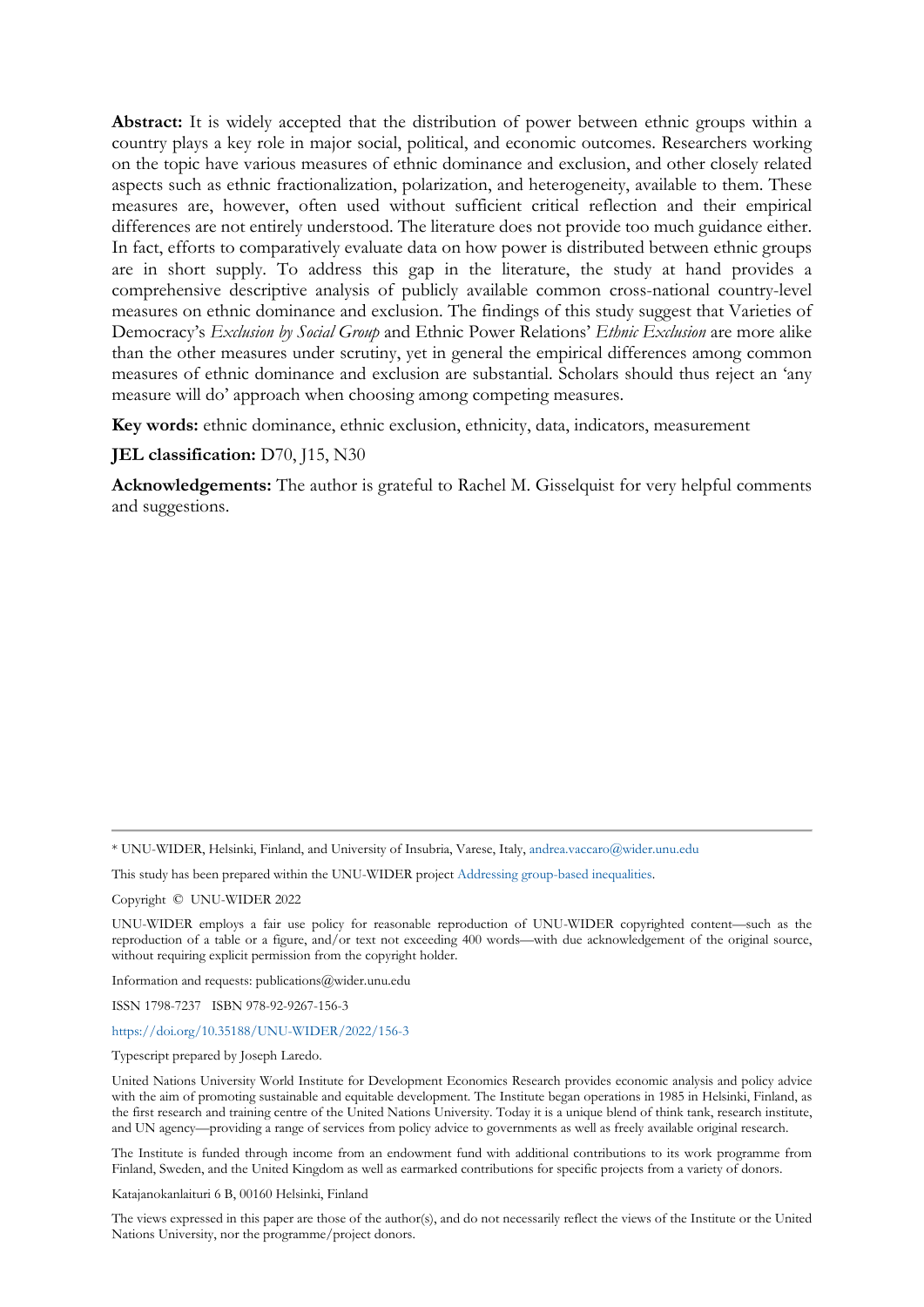# **1 Introduction**

Ethnicity is today a major social science discipline of its own and an important research topic in many social science subfields, including comparative politics, international relations, and political economy. Empirical evidence suggests that ethnicity in its different forms and meanings is related to a variety of significant social, political, and economic factors such as civil war (Cederman et al. 2010; Collier and Hoeffler 2004), regime type (Gerring et al. 2018; Jensen and Skaaning 2012), quality of government (Alesina et al. 2003; Charron 2009), economic growth (Alesina and La Ferrara 2005; Easterly and Levine 1997), public goods provision (Alesina et al. 1999; Gisselquist et al. 2016), and social trust (Dinesen and Sønderskov 2015; Putnam 2007). Even if most experts agree that ethnicity matters for many social scientific outcomes, empirical evidence on ethnicity and its correlates remains far from conclusive, in terms of both signs and causal directions.

A classic background assumption in the ethnicity literature has long been that ethnic complexity within countries impedes progress and thus is not an asset but a curse. More recent studies on the topic have, however, started to move on from such relatively simplistic assessments of the relationship between ethnicity and various social, political, and economic phenomena to sort out and focus more precisely on the mechanisms that drive these associations. For instance, it is now widely believed that in many circumstances certain ethnopolitical power structures matter more than diversity per se (Bates 2000; Cederman and Girardin 2007; Cederman et al. 2010; Collier 2001; Franck and Rainer 2012; Rørbæk and Knudsen 2017). Ethnic diversity might lead to adverse outcomes, but only when it entails an unequal and unfair distribution of political power along ethnic lines—in other words, when a society suffers from pervasive *ethnic dominance and exclusion*.

This increased understanding of the specific mechanisms that link ethnicity to relevant outcomes has been accompanied by the emergence of a new generation of measures of ethnicity. Scholars have developed and started to use more nuanced measures of ethnicity, which capture aspects closely related to ethnic dominance and exclusion. Nevertheless, the scholarship that evaluates measures of ethnicity has not entirely kept up with these developments. There is an important body of research that scrutinizes different cross-national measures of ethnicity (Alesina et al. 2003; Baldwin and Huber 2010; Canelas and Gisselquist 2018, 2019; Chandra and Wilkinson 2008; Desmet et al. 2009; Fearon 2003; McDoom and Gisselquist 2016; Montalvo and Reynal-Querol 2005; Posner 2004) and provides crucial guidance to scholars working on ethnicity. However, these studies do not focus on measures of ethnic dominance and exclusion but on measures of other aspects of ethnic divisions. Marquardt and Herrera (2015) discuss some of the advantages and disadvantages of common measures of ethnic dominance and exclusion, but their useful review of ethnicity data does not involve any quantitative comparison of measures of ethnic dominance and exclusion.

Simply put, no comprehensive comparative study focusing on measures of ethnic dominance and exclusion has been published to date. The study at hand aims to fill this gap in the literature by providing an in-depth descriptive comparative analysis of currently relevant measures of ethnic dominance and exclusion. Even if the main focus of my study is on ethnic dominance and exclusion, I will also discuss some important theoretical and empirical distinctions between different types of ethnicity data. Generally speaking, gaining knowledge on the quantitative information used in social science research is helpful, because data users tend to be uncritical when choosing one measure over another (Mudde and Schedler 2010). Unpacking measures of ethnicity is, however, crucial because measuring ethnicity is problematic and scholars using ethnicity data are not always aware of the conceptual and empirical differences between the measures available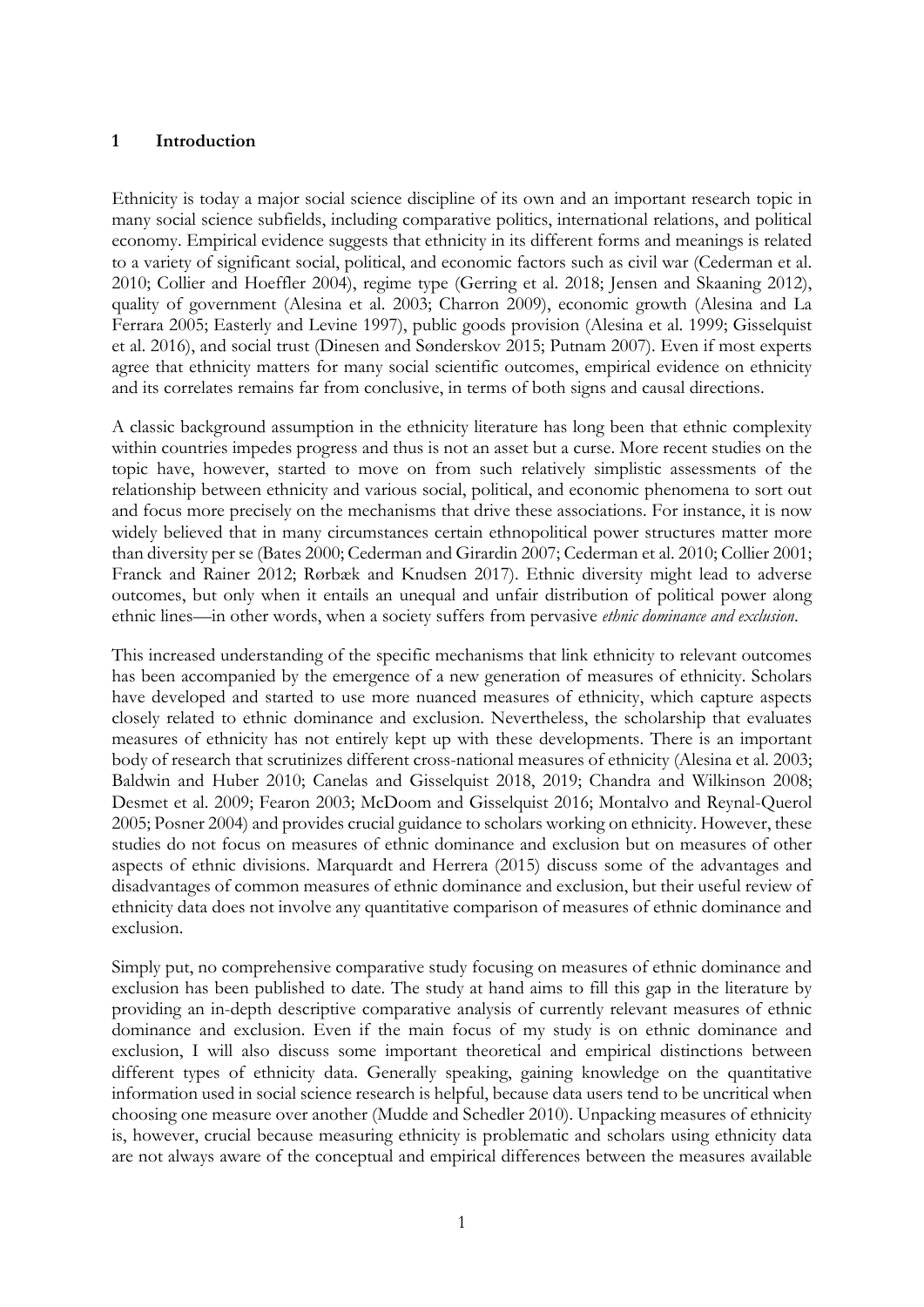to them. This is particularly true of recent data on ethnic dominance and exclusion, which have not yet been systematically evaluated.

Ultimately, then, this study aims to provide guidance to users of measures of ethnicity and, especially, to users of measures of ethnic dominance and exclusion. On the whole, the findings of my study prove that frequently used measures of ethnic dominance and exclusion share some conceptual underpinnings but are at best weakly convergent in terms of their numerical content. In other words, different measures of ethnic dominance and exclusion portray different pictures of the world. This means that users of these measures should be careful when choosing among different datasets, because their conclusions are more than likely to be conditional on the chosen measure. Varieties of Democracy's *Exclusion by Social Group* and Ethnic Power Relations' *Ethnic Exclusion* seem to be the most similar pair of currently relevant measures of ethnic dominance and exclusion.

My study is structured as follows. In Section 2, I select the measures that are examined in this study. I present their characteristics, consider their differences and similarities in terms of content, and discuss briefly the expected linkages among the measures. In Section 3, I delineate my research strategy. In Section 4, I run the empirical analysis and discuss my results. The scope of this section is primarily global, although I also focus on different regions of the world and in particular on sub-Saharan Africa (SSA). Section 5 concludes.

Before moving on to the next section, I would like to stress that acquiring a more thorough understanding of measures of ethnic dominance and exclusion is important not only to push forward the social scientific scholarship on ethnicity by providing guidance to researchers working on the topic, but also to support policy-makers and global leaders in their decisions. Ensuring political and social inclusion, irrespective of identity, is one of the explicit targets of the United Nations' Sustainable Development Goals. Understanding whether we are making any progress on this global objective and gaining knowledge on how to reach our policy targets requires greater command of cross-national ethnicity data.

# **2 Measures of ethnicity: selection, characteristics, and expected linkages**

Experts working on ethnicity have more and more measures of ethnic dominance and exclusion to choose from. It goes without saying that each and every measure of ethnic dominance and exclusion cannot be analysed and compared comprehensively in a single paper. Therefore, only the most relevant measures are selected for further analysis. Since my study focuses on frequently used measures of ethnic dominance and exclusion, the main selection criterion is popularity in previous social science research on ethnic dominance and exclusion. This presents me with four primary measures for comparison. Nonetheless, I collect a number of additional measures of ethnicity, which are analysed in relation to common measures of ethnic dominance and exclusion. This set of supplementary measures contains not only less frequently used measures of ethnic dominance and exclusion, but also frequently used measures of the broader concept of ethnicity, including measures of ethnic fractionalization, ethnic polarization, and ethnic heterogeneity. Widely used measures of ethnic dominance and exclusion are thus not only compared with each another but also with measures of other aspects of ethnicity. This allows me to extend of the scope of the study at hand to an investigation of the differences and similarities between measures of ethnic dominance and exclusion and measures of the broader concept of ethnicity.

An extensive review of the ethnicity literature suggests that currently the most frequently used measures of ethnic dominance and exclusion are Ethnic Power Relations' *Ethnic Exclusion* (Vogt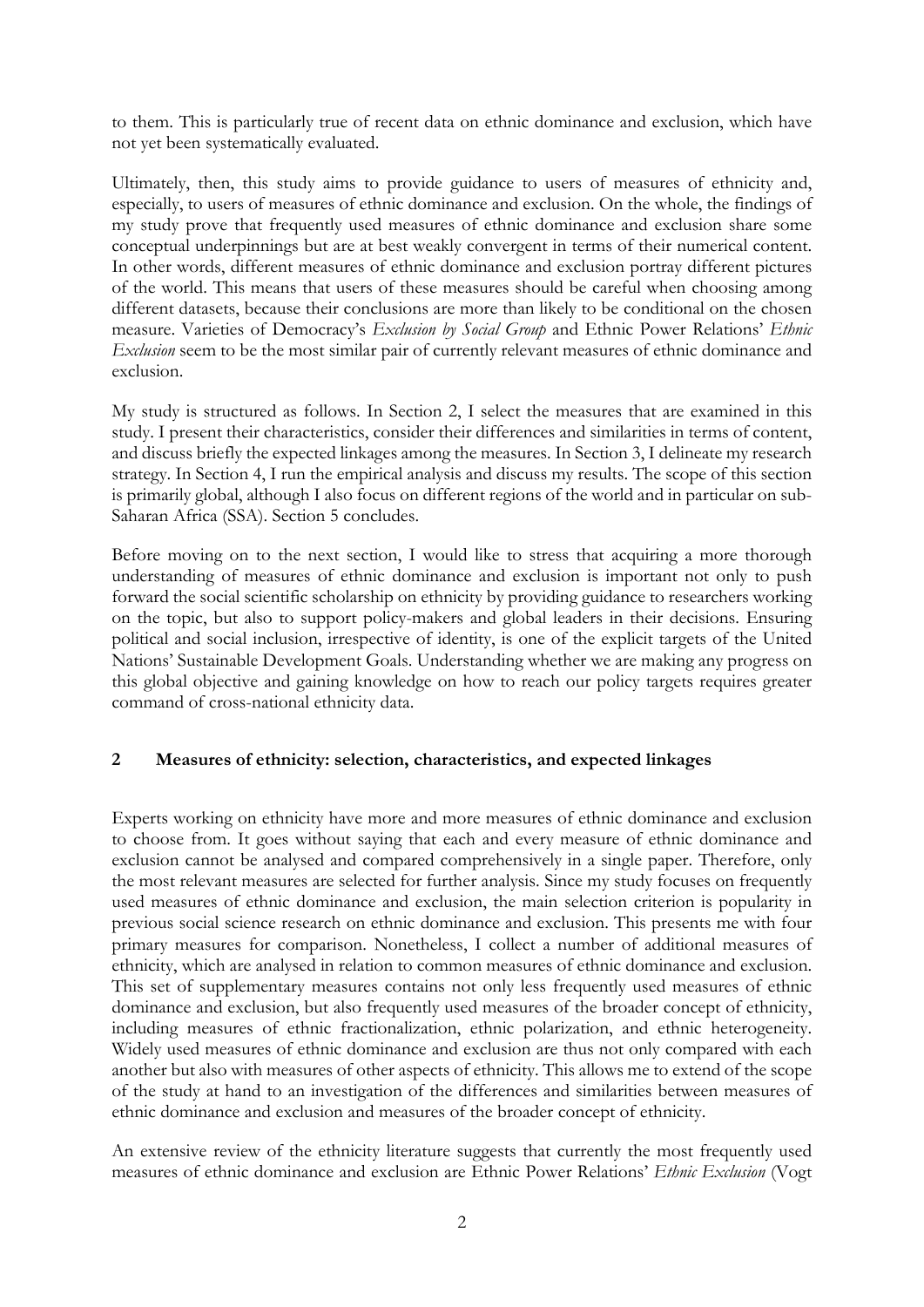et al. 2015), Varieties of Democracy Institute's *Exclusion by Social Group* (Coppedge et al. 2021), and All Minorities at Risk's *Largest Ethnic Group* and *Political Discrimination* indicators (Birnir et al. 2017). These four measures are also the most exhaustively examined measures of ethnicity in my study. As already said, however, my comparative analysis is supplemented with some additional measures of ethnicity. These supplementary measures are (in alphabetical order) O'Brochta's (2020) *Cabinet Diversity Index*, Afrobarometer's (2020) *Ethnic Discrimination*, Alesina et al.'s (2003) *Ethnic Fractionalization*, Vanhanen's (1999) *Ethnic Heterogeneity*, Reynal-Querol's (2002) *Ethnic Polarization*, Ruedin's (2009) *Ethnic Representation Score*, Cederman and Girardin's (2007) *Ethnonationalist Exclusion*, Fund for Peace's (2017) *Group Grievance*, Drazanova's (2020) *Historical Index of Ethnic Fractionalization*, and Minorities at Risk Project's (2009) *Largest Ethnic Group*. Information on the sources of the selected data is presented in Table 1. An overview of the main features of the selected measures is presented in Table 2.

#### Table 1: Data sources

| <b>Measure</b>                                      | <b>Source</b>                                    |
|-----------------------------------------------------|--------------------------------------------------|
| <b>Principal</b>                                    |                                                  |
| Ethnic Exclusion (EPR)                              | Ethnic Power Relations (Vogt et al. 2015)        |
| Exclusion by Social Group (VDEM)                    | Varieties of Democracy (Coppedge et al. 2021)    |
| Largest Ethnic Group (AMAR GP)                      | All Minorities at Risk (Birnir et al. 2017)      |
| Political Discrimination (AMAR PDIS)                | All Minorities at Risk (Birnir et al. 2017)      |
| <b>Supplementary</b>                                |                                                  |
| Cabinet Diversity Index (CDI)                       | O'Brochta (2020)                                 |
| Ethnic Discrimination (ABR)                         | Afrobarometer (2020)                             |
| Ethnic Fractionalization (EF)                       | Alesina et al. (2003)                            |
| Ethnic Heterogeneity (EH)                           | Vanhanen (1999)                                  |
| Ethnic Polarization (POL)                           | Reynal-Querol (2002)                             |
| Ethnic Representation Score (ERS)                   | Ruedin (2009)                                    |
| Ethnonationalist Exclusion (N*)                     | Cederman and Girardin (2007); Vogt et al. (2015) |
| Group Grievance (FSI)                               | Fund for Peace (2017)                            |
| Historical Index of Ethnic Fractionalization (HIEF) | Drazanova (2020)                                 |
| Largest Ethnic Group (MAR GP)                       | Minorities at Risk Project (2009)                |
|                                                     |                                                  |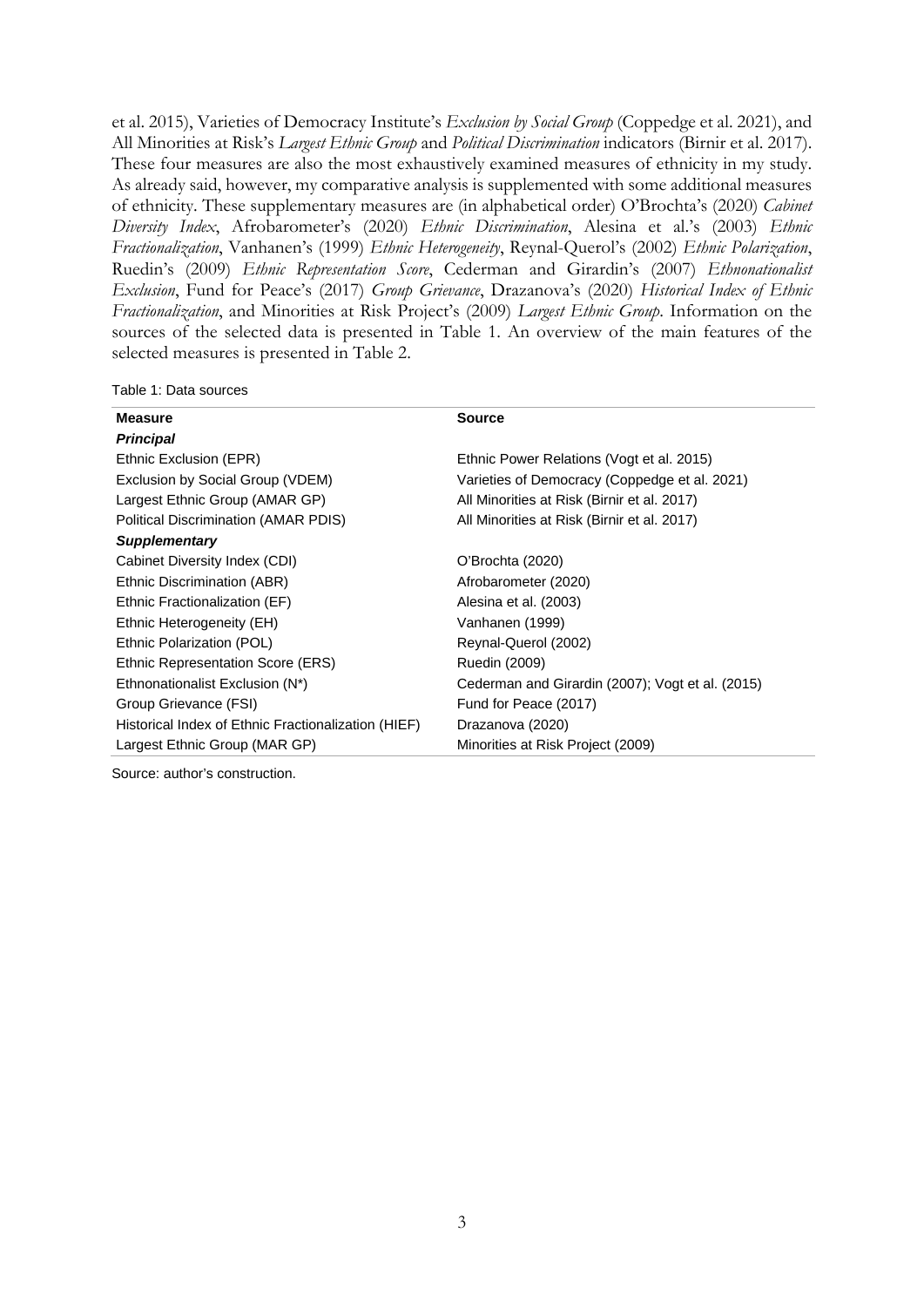## Table 2: Selected measures of ethnicity

| <b>Measure</b>                                       | Year(s)        | <b>Countries</b> | Range                                                         | <b>Description</b>                                                                                                                                                                              |
|------------------------------------------------------|----------------|------------------|---------------------------------------------------------------|-------------------------------------------------------------------------------------------------------------------------------------------------------------------------------------------------|
| <b>Principal</b>                                     |                |                  |                                                               |                                                                                                                                                                                                 |
| Ethnic Exclusion (EPR)                               | 1946-2020      |                  | 176 $0-1$ , low to high                                       | MEG (marginalized ethnic group) population as a fraction of<br>ethnically relevant population                                                                                                   |
| Exclusion by Social Group (VDEM)                     | 1900-2020      |                  | 179 0-1, most excluded to least<br>excluded                   | 'Exclusion is when individuals are denied access to services<br>or participation in governed spaces  based on their identity<br>or belonging to a particular group' (Coppedge et al. 2021: 296) |
| Largest Ethnic Group (AMAR GP)                       | 2001-07 (CS)   |                  | 161 $0-1$ , low to high                                       | Proportion of largest socially relevant ethnic group                                                                                                                                            |
| Political Discrimination (AMAR PDIS)                 | 1980-2006      |                  | 129 0-4, low to high discrimination<br>on ordinal scale       | $0 = No$ discrimination; $1 = Neglect/remedial$ policies; $2 =$<br>Neglect/no remedial policies; 3 = Social exclusion/neutral<br>policy; $4 = Exclusion/repressive policy$                      |
| <b>Supplementary</b>                                 |                |                  |                                                               |                                                                                                                                                                                                 |
| Cabinet Diversity (CDI)                              | 1967-2017      |                  | 149 0-1, least diverse to most<br>diverse                     | Based on the diversity of the names of cabinet ministers                                                                                                                                        |
| Ethnic Discrimination (ABR)                          | 2016/2018 (CS) |                  | 34 0-100, where higher values<br>indicate more discrimination | How often the respondent has been ethnically discriminated<br>against                                                                                                                           |
| Ethnic Fractionalization (EF)                        | 1979-2001 (CS) |                  | 190 0-1, most homogeneous to<br>least homogeneous             | The likelihood that two randomly chosen people in a country<br>come from different ethnic groups                                                                                                |
| Ethnic Group Representation (ERS)                    | 2006 (CS)      |                  | 95 0.72-1.00, where 1<br>represents perfect<br>representation | 'Difference between the proportions of citizens and<br>parliamentarians falling into certain ethnic groups' (Ruedin<br>2009: 339)                                                               |
| Ethnic Heterogeneity (EH)                            | 1990-96 (CS)   |                  | 183 0-177, low to high                                        | Relative degree of ethnic heterogeneity                                                                                                                                                         |
| Ethnic Polarization (POL)                            | 1970-80 (CS)   |                  | 137 0-1, where 1 represents<br>perfect polarization           | How similar in size two ethnic groups are                                                                                                                                                       |
| Ethnonationalist Exclusion (N*)                      | 1946-2020      |                  | 88 0-1, where higher values<br>indicate more exclusion        | Relative size of ethnic group in power                                                                                                                                                          |
| Group Grievance (FSI)                                | $2005 - 20$    |                  | 178 1-10, where higher values<br>represent more grievances    | 'Divisions and schisms between different groups in society'<br>(Fund for Peace 2017)                                                                                                            |
| <b>Historical Ethnic Fractionalization</b><br>(HIEF) | 1945-2013      |                  | 162 0-1, most homogeneous to<br>least homogeneous             | The likelihood that two randomly chosen people in a country<br>come from different ethnic groups                                                                                                |
| Largest Ethnic Group (MAR GP)                        | 1950-2006      |                  | 117 $0-1$ , low to high                                       | Proportion of largest minority ethnic group                                                                                                                                                     |

Note: CS = cross-section (time constant) data.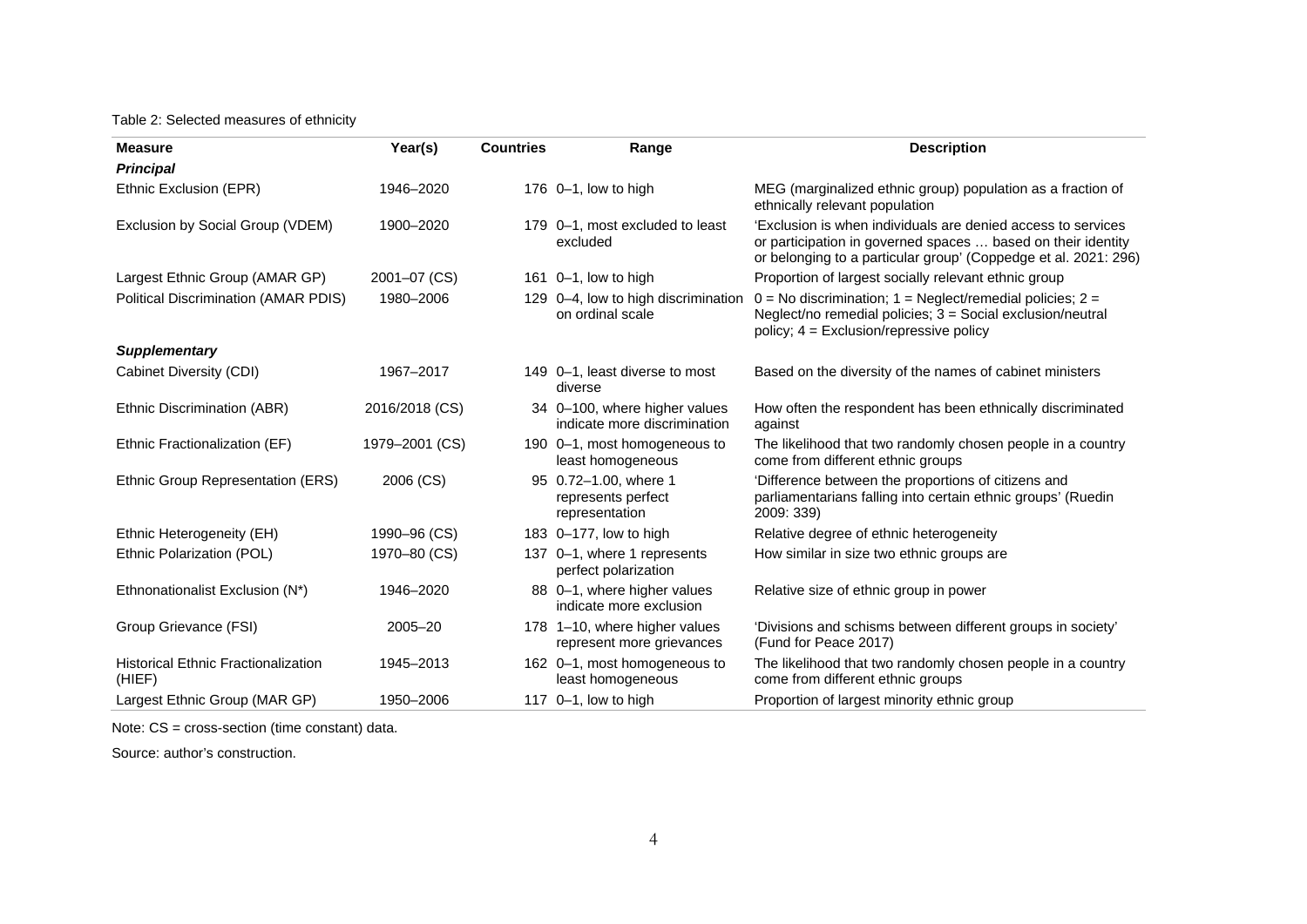## **2.1 Principal measures of ethnic dominance and exclusion**

The Ethnic Power Relations dataset provides expert coded annual data both at group level and at country level. The dataset includes data for all politically relevant groups in countries with at least 500,000 inhabitants in 1990 from 1946 on. Political relevance, according to the producers of the dataset, means that the interests of a given group must be represented in the national political arena and, to be included in the dataset, members of a group must be 'systematically and intentionally discriminated against in the domain of public politics' (Wimmer et al. 2009: 325). In total, the dataset includes 817 ethnic groups. Its *Ethnic Exclusion* (EPR) indicator has become a standard measure of ethnic exclusion used in many studies in the field (e.g. Rørbæk 2019; Rudolfsen 2017). EPR quantifies the marginalized ethnic group population as a fraction of the ethnically relevant population within a country. The measure ranges from 0 to 1, where a higher score indicates a more marginalized population and thus a higher level of ethnic exclusion.

The Varieties of Democracy Institute is mainly known for its data on democracy and political institutions. Nevertheless, since 2019, it has also published expert-survey-based data on social and political exclusion. In particular, its *Exclusion by Social Group* (VDEM) index has been used in multiple recent studies to quantify ethnic exclusion (e.g. Piazza 2021; Uzonyi et al. 2021). The index captures the extent to which 'individuals are denied access to services or participation in governed spaces […] based on their identity or belonging to a particular group' (Coppedge et al. 2021: 296). It is based on five sub-indicators, which capture specific aspects of exclusion based on social groups: (1) unequal civil liberties, (2) unequal distribution of political power, (3) unequal access to public services, (4) unequal access to public sector jobs, and (5) unequal access to state business opportunities. VDEM ranges from 0 to 1, where a higher score reflects more ethnic exclusion. The index provides yearly data for virtually all countries in the world from 1900 on.

The All Minorities at Risk (AMAR) dataset has its roots in the pioneering Minorities at Risk (MAR) dataset and can be seen as an upgraded version of MAR. Both datasets provide expert coded information on ethnic groups in countries around the world and contain more or less the same set of indicators. AMAR, however, addresses MAR's problems of sample selection bias (Birnir et al. 2017). While the MAR sample includes only minorities that are judged to be 'at risk', the AMAR sample includes all socially relevant groups within a county. As a consequence, AMAR codes as many as 1,202 ethnic groups, whereas MAR codes only 282. In both datasets the basic unit of analysis is at group level, not country level. To facilitate the use of the AMAR/MAR data in studies where the unit of analysis is country(-year), scholars have transformed AMAR's/MAR's grouplevel measures to the country level. This transformation has been typically done by taking the highest annual value of a given measure within countries (Caprioli and Trumbore 2003; Piazza 2012). Following the above procedure, I compute country-level scores of AMAR's *Political Discrimination* (AMAR PDIS), which quantifies the level of political discrimination faced by a given ethnic group and has been used in several studies to capture the level of ethnic dominance and exclusion (e.g. Heger 2015; Piazza 2012). The indicator runs on a five-point ordinal scale, where 0 represents no discrimination at all and 4 represents the highest level of exclusion from political participation in relation to the other groups. The yearly coverage of AMAR PDIS currently extends from 1980 to 2006.

AMAR PDIS is not the only measure that I collect from the AMAR dataset. Since ethnic groups that constitute a majority of the population can reasonably aspire to dominate politically (Bates 2008), the size of the largest ethnic group has been used to capture various aspects of ethnicity, including ethnic concentration (Bates 2008), ethnic homogeneity (Fearon and Laitin 2003), multiethnicity (Ellingsen 2000), and ethnic dominance (Collier and Hoeffler 2004; Jackman 1978). I derive from AMAR's group-level data a *Largest Ethnic Group* (AMAR GP) indicator to capture the level of ethnic dominance within a country. The indicator quantifies the proportion of the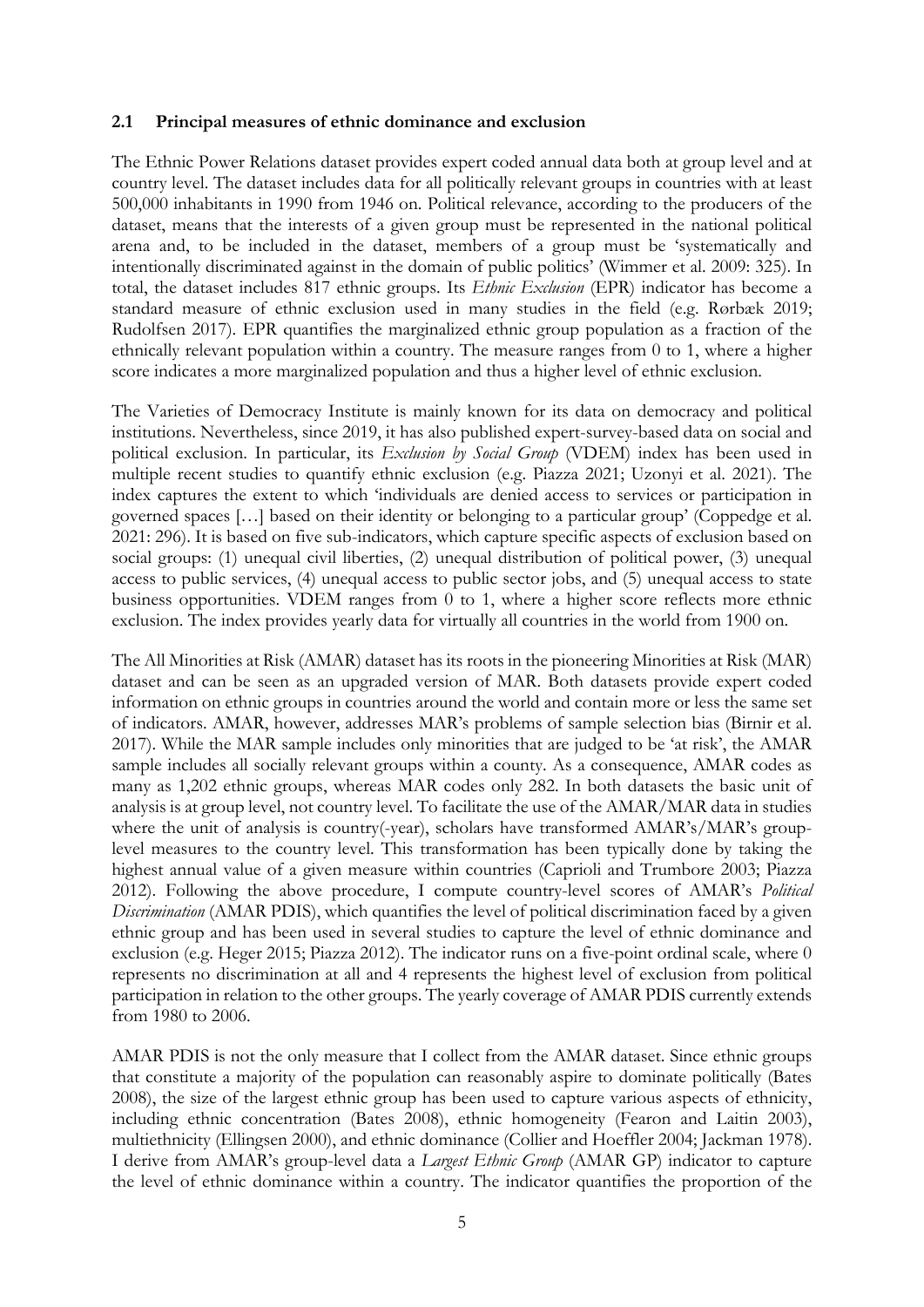largest socially relevant group as a share of the total population and is thus a purely demographic indicator of ethnic dominance and exclusion. AMAR GP is time-invariant, based on 2001/2007 population data, and ranges from 0 (low ethnic dominance) to 1 (high ethnic dominance).

The four measures of ethnic dominance and exclusion discussed above—EPR, VDEM, AMAR PDIS, and AMAR GP—are the main measures analysed in this paper. As already said, however, I complement my descriptive investigation with some additional measures of ethnicity. These ten supplementary measures are presented below.

# **2.2 Supplementary measures of ethnicity**

The *Cabinet Diversity Index* (CDI) is one of the most recently published measures of ethnic diversity. It takes advantage of the NamePrism classification algorithm to capture the ethnic diversity of cabinets by quantifying the predicted probability, based on their names, that cabinet ministers belong to different ethnic groups (O'Brochta 2020). These predicted probabilities are ultimately transformed into the final CDI scores by using the well-known Herfindahl–Hirschman concentration index. The information on the names of cabinet members is collected from the CIA's *Chiefs of State and Cabinet Members of Foreign Governments* database. CDI thus does not focus on ethnic diversity in the general population, but only on the ethnic diversity of cabinet members. The index ranges from 0 (low diversity) to 1 (high diversity) and its country-year data are available from 1967 to 2017 for 149 countries in the world.

Afrobarometer provides data on citizens' perceptions concerning social, political, and economic issues in Africa. Its seventh survey round (2016/2018) provides data for 34 African countries. While most of the survey questions are related to topics other than ethnicity, question Q86C (ABR) asks how often respondents have been personally discriminated against on account of their ethnicity in the past year (Afrobarometer 2020). The respondents are evaluated on a four-point Likert scale:  $0 =$  never,  $1 =$  once or twice,  $2 =$  several times,  $3 =$  many times. Based on the responses to this question, for the study at hand, I have created a measure of ethnic discrimination that additively aggregates the percentages of participants who responded either 'several times' or 'many times'.

Ethnic fractionalization indices are arguably the most widely used category of ethnicity measures. These indices use the Herfindahl–Hirschman index to estimate the probability that two randomly picked individuals in a country do not belong to the same ethnic group. Multiple measures of ethnic fractionalization have been developed over the years. Here, I select two of them for further analysis: (1) Alesina et al.'s (2003) *Ethnic Fractionalization* index (EF), which is the most widely cited measure of ethnicity to date<sup>[1](#page-7-0)</sup> and provides cross-sectional data on 190 countries in the world, and (2) Drazanova's (2020) *Historical Index of Ethnic Fractionalization* (HIEF), which is the most complete longitudinal measure of ethnic fractionalization to date and covers 162 countries in the world from 1945 to 2013. Both indices range from 0 to 1, where a lower score denotes less ethnic diversity.

The *Ethnic Representation Score* (ERS) captures ethnic power structures through 'the difference between the proportions of citizens and parliamentarians falling into certain ethnic groups' (Ruedin 2009: 339). Therefore, ERS is a measure of the imbalance between the share of each ethnic group and its proportional political representation at the country level. The measure is available for 95 democracies in 2006 and is based on representation in lower chambers (or single chambers in unicameral systems). In theory, the measure ranges from 0 to 1, where 1 represents a perfect balance between ethnic groups and elected members of parliament. In practice, however, the

<span id="page-7-0"></span> $1$ <sup>1</sup> The paper in which the measure is presented had 6,476 Google Scholar citations as of 7 January 2022.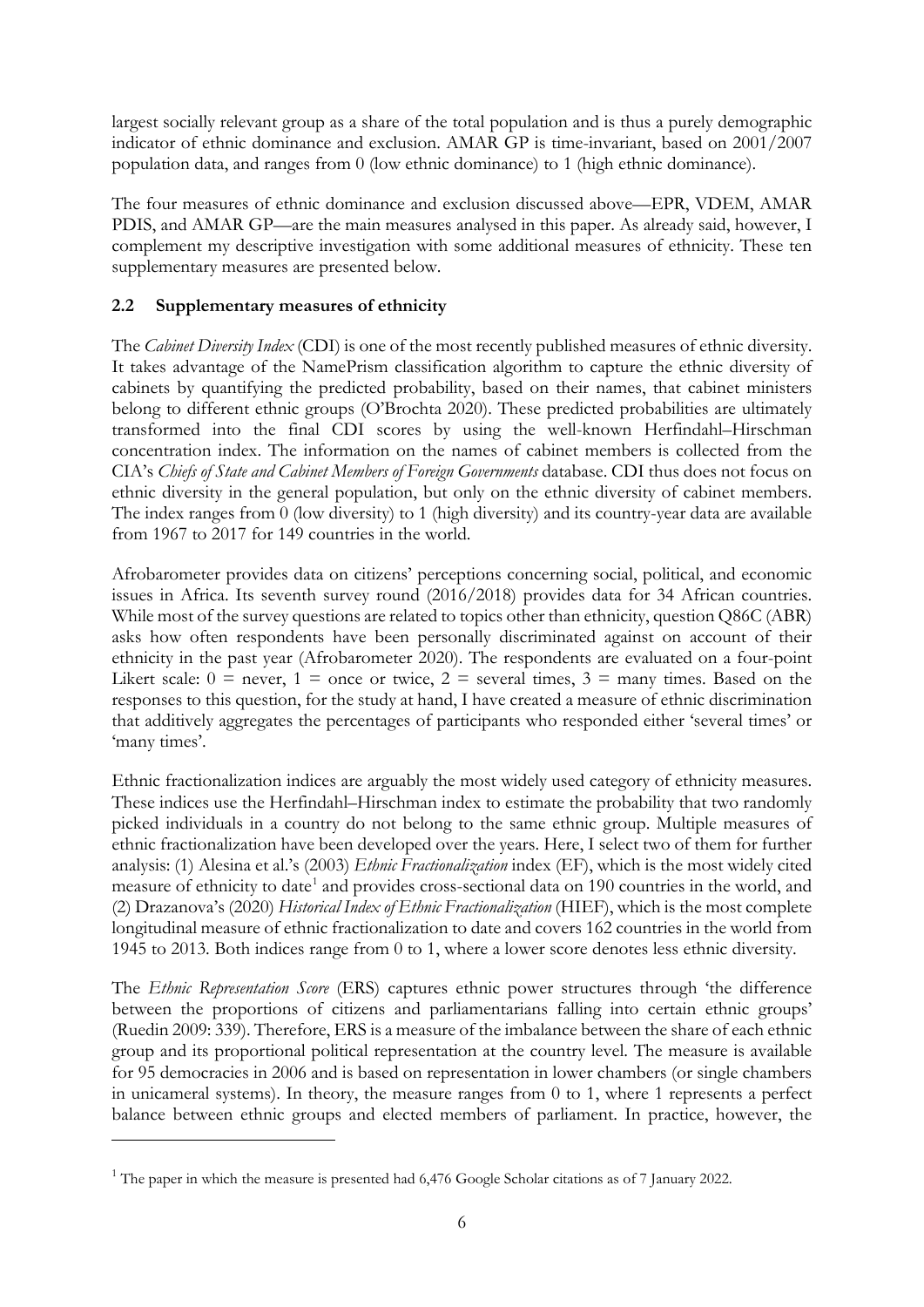measure ranges from 0.72 to 1. ERS is 'based on newly collected data on the ethnic distribution of representatives' (Ruedin 2009: 342).

Vanhanen's (1999) *Ethnic Heterogeneity* (EH) captures ethnic divisions along three categories of ethnic groups: those based on racial differences, those based on linguistic differences, and those based on religious differences. For each category, ethnic division is first measured by the percentage of the largest ethnic group as a share of the total population. The three inverse percentages are then additively aggregated into the final index of heterogeneity (Vanhanen 1999). A higher score thus denotes a higher level of ethnic heterogeneity. EH ranges from 0 to 177 and provides cross-sectional time-constant information on 183 countries in the world for the period 1990–96. The information on ethnic groups and their composition comes from multiple sources.

Ethnic polarization indices are another well known category of measures of ethnicity used in crossnational quantitative social science research. These measures capture the extent to which the distribution of ethnic groups follows a bimodal distribution (Reynal-Querol 2002). Perfect polarization occurs when a society is composed of two equally sized ethnic groups. One of the most widely used indices of ethnic polarization is Reynal-Querol's (2002) *Ethnic Polarization* (POL). This measure is chosen for further analysis in the study at hand. The primary source for POL's ethnic group classification is the World Christian Encyclopedia. POL ranges from 0 to 1, where a higher score denotes more ethnic polarization. The measure provides scores for a cross-sectional time-constant sample of 137 countries in the world.

*Ethnonationalist Exclusion* (N\*) quantifies 'the relative degree to which ethnic groups are included or excluded from state power' (Cederman and Girardin 2007: 176) by focusing on the countrylevel demographic balance of ethnic group configuration. The underlying idea of  $N^*$  is that countries in which the ethnic group in power is a demographic majority are less likely to fall into ethnic conflict. The coding of the measure originates in extant information on ethnicity from Fearon (2003), Heger and Salehyan (2007), Minorities at Risk, and the *CIA World Factbook*. N\* ranges from 0 to 1 and 'goes up as long as the dominant group's share of the total population declines' (Cederman and Girardin 2007: 177). In other words, higher scores reflect a higher likelihood of ethnic conflict. Initially coded for 88 countries in Cederman and Girardin (2007), the measure is now available for 146 countries in the latest version of the *Ethnic Power Relations* dataset (Vogt et al. 2015).

Fund for Peace's *Fragile States Index* is commonly employed by both policy-makers and researchers to capture aspects of state fragility. One of its sub-indicators—*Group Grievance* (FSI)—'focuses on divisions and schisms between different groups in society' and answers, for instance, the question 'Are groups oppressed or do they feel oppressed?' (Fund for Peace 2017: 7). Even if the indicator has not been widely used in the ethnicity literature, it seems to be a content-valid measure of grievances and divisions between ethnic groups. Yearly FSI scores are available for up to 178 countries in the world since 2005. Its scores are based on a combination of expert review, content analysis, and quantitative secondary data. The measure ranges from 1 to 10, where a lower score denotes fewer group grievances.

The latest version of the Minorities at Risk (MAR) dataset offers group-level data on ethnopolitical groups that suffer or benefit from discrimination in relation to other groups or engage in collective action to promote or defend their own interests (Minorities at Risk 2009). The MAR dataset thus includes only a fraction of all existing ethnic groups; it includes only minorities at risk, not all socially relevant ethnic groups, as does AMAR. While MAR and AMAR have many similarities, considering their disagreements in sample size, we would expect to find substantive differences in the numerical content of some of their measures. I derive from the MAR dataset a *Largest Ethnic Group* (MAR GP) indicator, which captures the proportion of the largest ethnic group as a share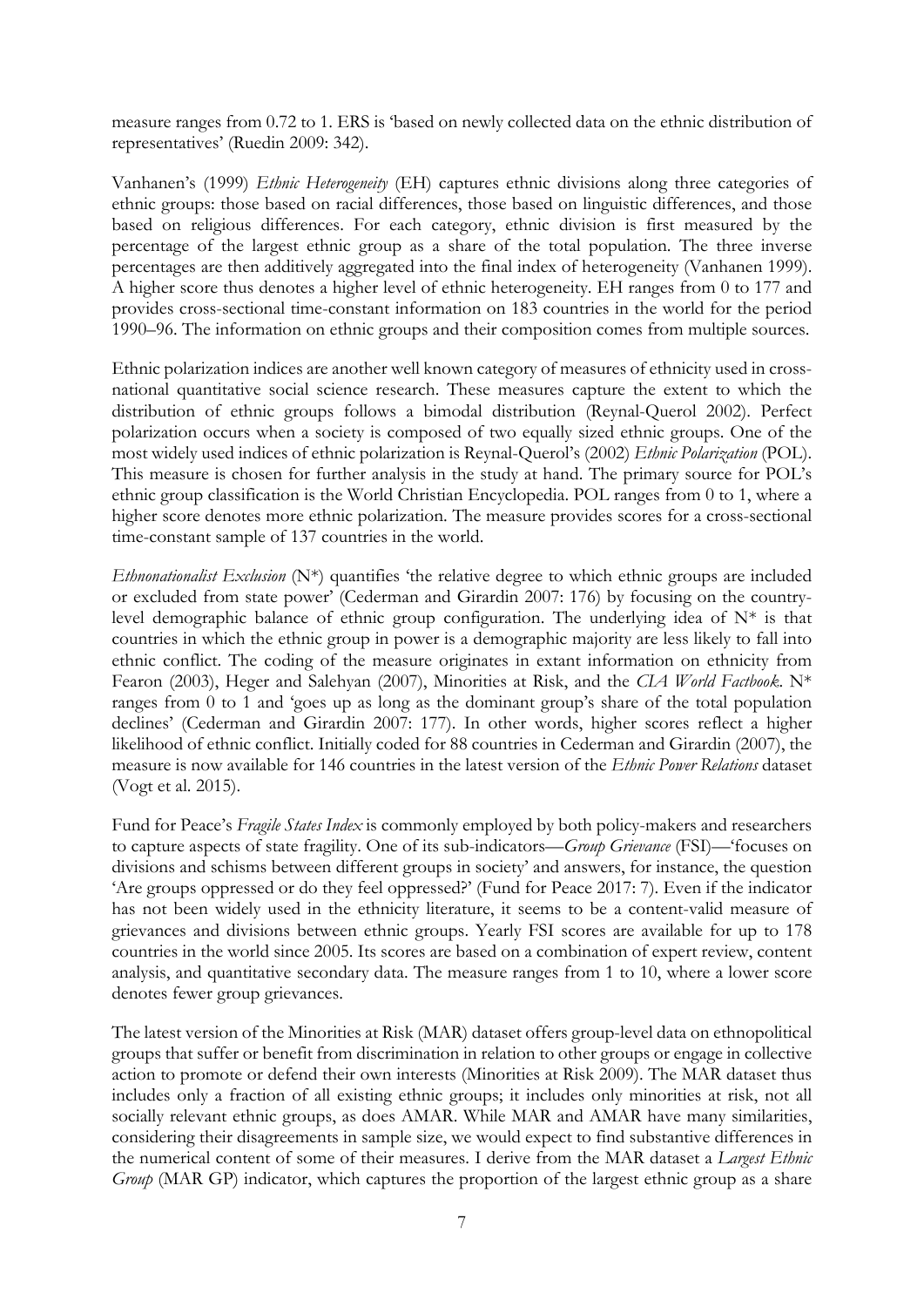of total population in a given country. Keeping in mind the disagreements in the samples of the MAR and AMAR datasets, MAR GP in fact captures the proportion of the largest ethnic minority at risk, whereas AMAR GP captures the proportion of the largest socially relevant ethnic group. The latest version of MAR data provides yearly data from [2](#page-9-0)004 to 2006.<sup>2</sup>

# **2.3 Expected linkages**

Having presented the selected measures of ethnicity, I would like to discuss briefly the theoretical expectations on the relationships between the four principal measures of ethnic dominance and exclusion, as well as, more generally, those between these four measures of ethnic dominance and exclusion and the other selected measures of ethnicity. First, considering the content of the measures of ethnic dominance and exclusion, it seems plausible that the measures explicitly capturing ethnic exclusion (VDEM, AMAR PDIS, and EPR) are positively related among one another. Ultimately, these three measures should be capturing the same concept, albeit with slightly different approaches. Therefore, we would expect at least these three of our four main measures of ethnic dominance and exclusion to be highly convergent among one another.

In contrast, we would expect AMAR GP, which is a purely demographic measure of ethnic dominance quantifying the share of the largest ethnic group out of the total population, to be less clearly related to VDEM, AMAR PDIS, and EPR. On the one hand, it has been argued that if one demographically dominant ethnic group forms a coherent majority in a given country, the rest of the ethnic groups in this country face permanent exclusion from power (Horowitz 1985). The size of the largest group could thus be positively related to the extent of exclusion. On the other hand, if minority groups are small, the extent of exclusion cannot be wide-reaching in demographic terms, although it could still be substantial in terms of intensity. If the largest ethnic group is ruled by a minority group, then we would expect repression and exclusion to be pervasive (Bates 2008).

When it comes to the associations between our four main measures of ethnic dominance and exclusion and our ten additional measures of ethnicity, we have somewhat heterogeneous expectations. We expect MAR GP to be positively related to VDEM, AMAR PDIS, and EPR because, as the demographic size of the largest minority group increases, the number of possibly discriminated-against and excluded people increases. Moreover, since we know that ethnic minorities are often excluded from political power (Ruedin 2009) and that dominant ethnic groups often engage in coethnic favouritism (Cederman et al. 2010; Franck and Rainer 2012), the existence of a large minority group could entail more ethnic exclusion. This exclusion could be even more intense if the largest minority group holds power. The relationship between MAR GP and AMAR GP is likely to be inversely related, at least to a certain extent, simply because if the largest ethnic group is demographically large, the largest minority must be demographically small.

If we assume that ethnic minorities are more likely to be marginalized than ethnic majorities, then ERS should be inversely related to VDEM, AMAR PDIS, and EPR. An unfair composition of parliament that does not reflect the proportions of ethnic groups in a country could be seen as an indication of ethnic dominance and exclusion. The relationship between ERS and AMAR GP is harder to predict. Conversely, because of conceptual similarities, I expect N\*—a measure of ethnonationalist exclusion—to be positively related to VDEM, AMAR PDIS, and EPR. Countries that score higher on N\* should also have more social exclusion (VDEM), more political discrimination (AMAR PDIS), and more marginalized ethnic groups (EPR). N\* and AMAR GP are both likely to be high in countries where the demographically largest ethnic group is excluded from power. Conversely, I expect  $N^*$  to be inversely related to AMAR GP if the demographically

<span id="page-9-0"></span><sup>2</sup> Previous versions of the MAR dataset provide data from 1950 to 2003.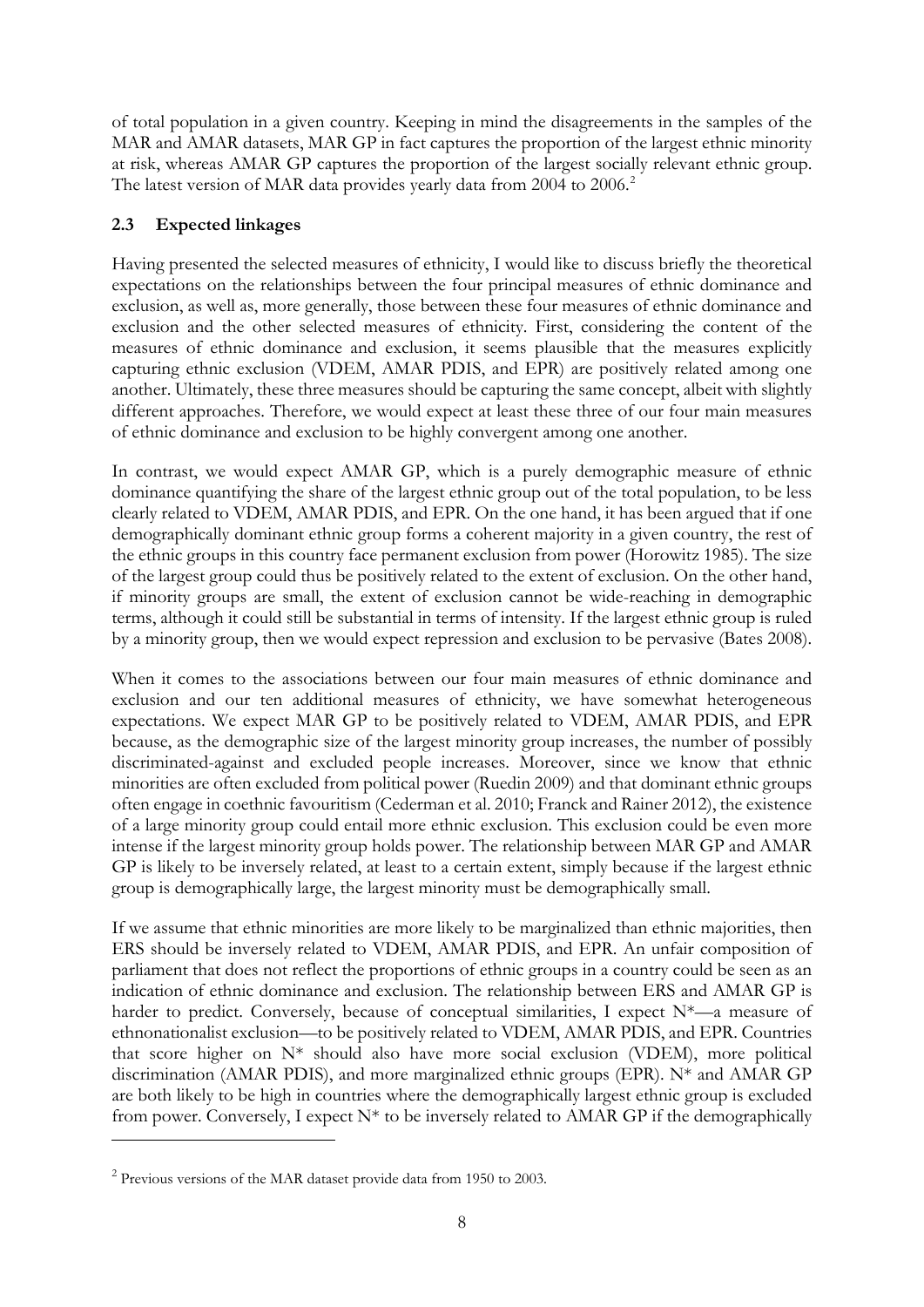largest ethnic group holds power. I expect FSI to be positively related to VDEM, AMAR PDIS, and EPR because grievances between ethnic groups are likely to increase if exclusion along ethnic lines increases. The relationship between ABR and VDEM, AMAR PDIS, and EPR is plausibly positive as well, because citizens' perceptions of individual ethnic discrimination are likely to reflect the extent of group-level ethnic exclusion, at least in part.

A priori, the relationship between measures of ethnic diversity (CDI, EF, EH, and HIEF), ethnic polarization (POL), and VDEM, AMAR PDIS, and EPR remains relatively unclear. It is obvious that ethnic dominance and exclusion requires a certain degree of ethnic diversity and polarization, yet ethnic diversity and polarization do not necessarily imply ethnic dominance and exclusion. On the whole, the relationship between measures of ethnic diversity and AMAR GP should be inverse, because a low score on measures of diversity means that a given country is relatively homogeneous and has one demographically large ethnic group, whereas a high score means that a given country has many small ethnic groups.

# **3 Research strategy**

I begin the statistical comparison by exploring the convergence of our measures of ethnic dominance and exclusion, and also their association with the other selected measures. Correlations are a classic tool for evaluating the convergence of a set of indicators. Bivariate correlations are run with both Pearson's and Spearman's methods to ensure the robustness of the results and to take into account possible non-linearity of the relationships. If bivariate correlations among our measures are strong, we can conclude that different cross-national measures of ethnicity are convergent. Conversely, if bivariate correlations among our measures are weak, we can conclude that different cross-national measures of ethnicity are not convergent. Since the correlation analysis indicates that AMAR PDIS is weakly convergent with the other three measures of ethnic dominance and exclusion, I complement my evaluation of convergence with a ridge plot analysis of the distributional features of VDEM, EPR, and AMAR GP across different levels of AMAR PDIS.

I then shift my focus to our four main measures of ethnic dominance and exclusion in different regions of the world. First, with box plots and bar plots, I explore differences in ethnic dominance and exclusion in each region in 2006, which is the most recent year of common observations. Besides providing a summary of some of the most important features of the data, box plots allow us also to identify possible outlier observations region by region and whether these outliers are idiosyncratic to a given measure or consistent across different measures. Second, I take advantage of the time-series information of some of our measures to examine the evolution of ethnic dominance and exclusion (VDEM, EPR, AMAR PDIS) and ethnic diversity (CDI, HIEF) across regions of the world. Differences and similarities between measures are illustrated and analysed with line plots.

Last but not least, I pay particular attention to our measures of ethnicity in SSA. Again I begin by running bivariate correlations among different measures of ethnicity to assess the convergence of ethnicity data, but this time with a sample of SSA countries. This analysis of convergence allows us also to investigate whether there are differences in the results vis-à-vis the previously used global sample of countries. Then I pick four interesting SSA countries (Congo DR, Rwanda, Sierra Leone, Zimbabwe) for further time-series analysis. I explore the differences and similarities among some of our measures (VDEM, EPR, AMAR PDIS, CDI, HIEF) in these four countries.

I give special importance to SSA because a large part of the ethnicity literature has focused on this region. It has been argued that SSA's ethnic diversity impedes development (Easterly and Levine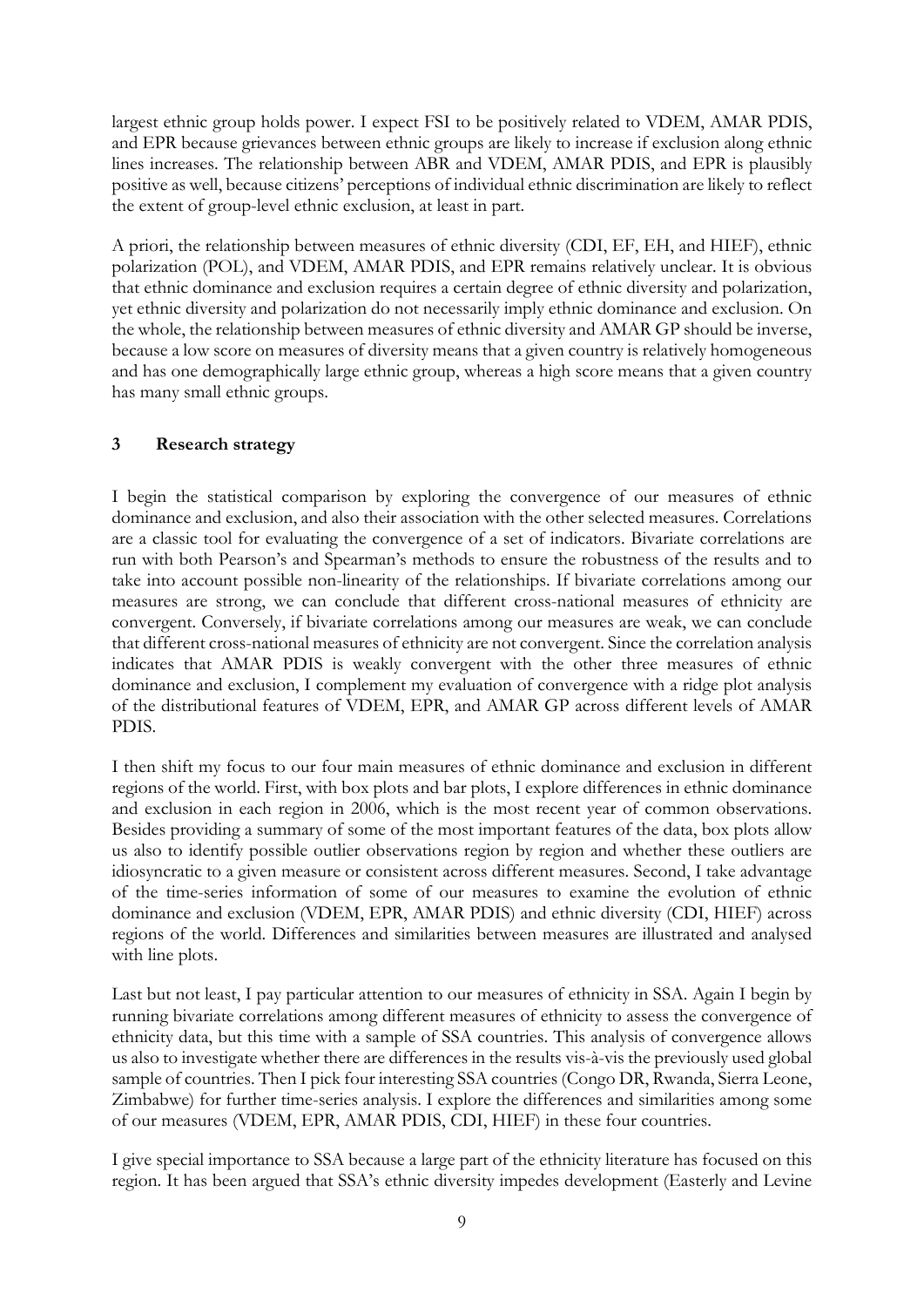1997), that 'ethnic fragmentation is arguably the single most important threat to many African countries' (Herbst 2014: 173), and that ethnicity plays a key role in mobilizing groups for collective action, especially in SSA (Rudolfsen 2017). Put simply, experts believe that ethnicity matters especially in SSA. Therefore, in a study on measures of ethnic dominance and exclusion, it seems reasonable to pay special attention to this region of the world. Since ABR provides scores only for African countries, the measure is included only in this part of the empirical analysis. On the contrary, ERS is excluded from this last part of the study, because it codes only 13 countries in SSA.

# **4 Empirical results and analysis**

I begin the empirical analysis with an evaluation of the convergence of our principal measures of ethnic dominance and exclusion, and also their convergence with different measures of the broader concept of ethnicity. The results of the correlation analysis (Table 3) are quite puzzling. While some of the measures are highly correlated, others are hardly associated at all with the other measures. Out of 78 Pearson's correlation coefficients, 19 are non-significant at conventional levels and only 13 are larger than 0.50 or smaller than –0.50. Out of 78 Spearman's correlation coefficients, 20 are non-significant at conventional levels and 22 are larger than 0.50 or smaller than  $-0.50$ .

Considering all the measures of ethnicity included in the correlation analysis, with Pearson's method, the strongest bivariate correlations are between N\* and EPR (0.86), EF and HIEF (0.84), HIEF and EH (0.71), HIEF and AMAR GP (-0.73), and EF and AMAR GP (-0.75). The weakest bivariate correlations are between N\* and CDI (0.0001), AMAR PDIS and CDI (0.004), CDI and EF  $(0.02)$ , AMAR PDIS and HIEF  $(-0.01)$ , CDI and POL  $(-0.02)$ . If we consider only our four main measures of ethnic dominance and exclusion (VDEM, EPR, AMAR GP, AMAR PDIS), the strongest Pearson's correlations are between VDEM and EPR (0.48), AMAR GP and VDEM  $(-0.38)$ , and AMAR GP and EPR  $(-0.43)$ , whereas the weakest Pearson's correlations are between AMAR GP and AMAR PDIS (-0.06), AMAR PDIS and VDEM (0.24), and AMAR PDIS and EPR (0.29).

With Spearman's method, if we take into consideration all our measures of ethnicity, the strongest bivariate correlations are between N\* and EPR (0.91), EF and HIEF (0.84), AMAR GP and EH (–0.78), AMAR GP and EF (–0.77), and EH and HIEF (0.75). The weakest bivariate correlations are between CDI and  $N^*$  (-0.02), CDI and POL (-0.01), CDI and EF (0.01), CDI and EPR (0.02), and CDI and AMAR PDIS (0.02). If we consider only our four main measures of ethnic dominance and exclusion, the strongest Spearman's correlations are again between VDEM and EPR (0.46), AMAR GP and VDEM (–0.38), and AMAR GP and EPR (–0.43), whereas the weakest Spearman's correlations are between AMAR GP and AMAR PDIS (–0.09), VDEM and AMAR PDIS (0.24), and EPR and AMAR PDIS (0.24).

Generally speaking, CDI seems to be the least convergent measure of all the examined measures of ethnicity. The correlation coefficients of the bivariate relationships between CDI and the other measures range from -0.11 to 0.18 with Pearson's method and from -0.08 to 0.19 with Spearman's method. CDI is significantly correlated only with VDEM with both correlation methods. The relationship between VDEM and CDI is positive, albeit weak. AMAR PDIS is also at best weakly correlated with the other measures. Bivariate correlations between AMAR PDIS and the other measures range from  $-0.10$  to 0.31 with Pearson's method and from  $-0.09$  to 0.30 with Spearman's method. If we consider both correlation methods, AMAR PDIS is significantly (and positively) related only to VDEM, EPR, N\*, and FSI.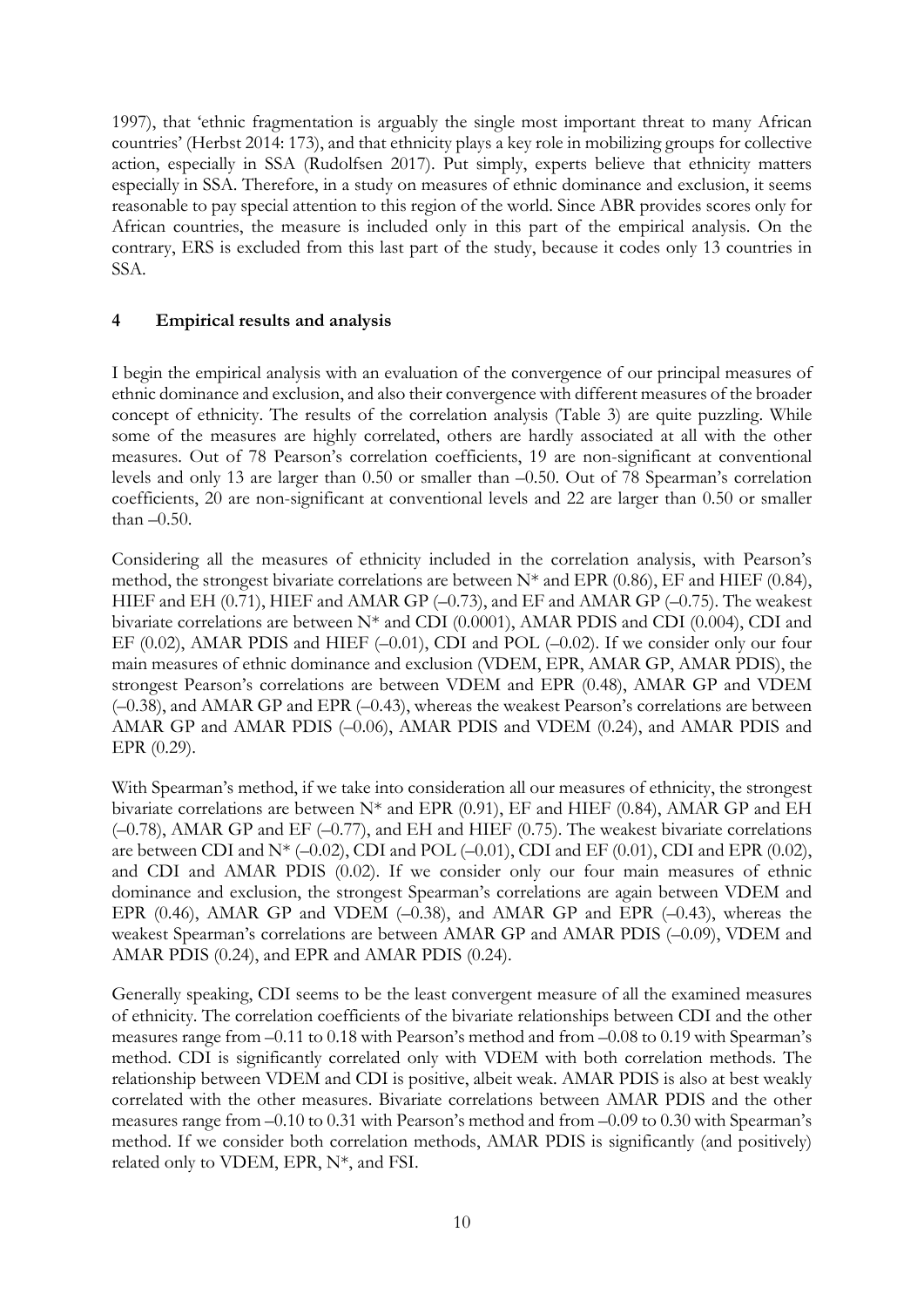|                               | <b>VDEM</b> | <b>EPR</b> | <b>CDI</b> | <b>ERS</b> | <b>MAR GP</b> | <b>AMAR GP</b> | <b>AMAR</b><br><b>PDIS</b> | <b>POL</b> | <b>HIEF</b> | EH         | EF         | $N^*$      | <b>FSI</b> |
|-------------------------------|-------------|------------|------------|------------|---------------|----------------|----------------------------|------------|-------------|------------|------------|------------|------------|
| <b>Principal measures</b>     |             |            |            |            |               |                |                            |            |             |            |            |            |            |
| <b>EPR</b>                    | $0.48***$   | 1.00       | 0.02       | $-0.49***$ | $0.56***$     | $-0.43***$     | $0.24***$                  | $0.44***$  | $0.47***$   | $0.51***$  | $0.45***$  | $0.91***$  | $0.51***$  |
|                               | (170)       | (172)      | (169)      | (81)       | (117)         | (161)          | (129)                      | (127)      | (156)       | (167)      | (165)      | (132)      | (168)      |
| <b>VDEM</b>                   | 1.00        | $0.46***$  | $0.19*$    | $-0.08$    | $0.38***$     | $-0.38***$     | $0.24***$                  | $0.26**$   | $0.37***$   | $0.49***$  | $0.47***$  | $0.46***$  | $0.63***$  |
|                               | (175)       | (170)      | (171)      | (82)       | (117)         | (161)          | (128)                      | (129)      | (157)       | (170)      | (167)      | (132)      | (170)      |
| AMAR GP                       | $-0.38***$  | $-0.43**$  | $-0.09$    | 0.18       | $-0.29**$     | 1.00           | $-0.09$                    | $-0.32***$ | $-0.74***$  | $-0.78***$ | $-0.77***$ | $-0.51***$ | $-0.29***$ |
|                               | (161)       | (161)      | (159)      | (76)       | (117)         | (161)          | (128)                      | (121)      | (153)       | (159)      | (158)      | (131)      | (160)      |
| <b>AMAR PDIS</b>              | $0.24***$   | $0.29**$   | 0.004      | 0.08       | $-0.10$       | $-0.06$        | 1.00                       | 0.12       | $-0.04$     | 0.14       | 0.03       | $0.22*$    | $0.30***$  |
|                               | (128)       | (128)      | (128)      | (59)       | (117)         | (128)          | (129)                      | (97)       | (124)       | (128)      | (127)      | (111)      | (127)      |
| <b>Supplementary measures</b> |             |            |            |            |               |                |                            |            |             |            |            |            |            |
| <b>CDI</b>                    | $0.18*$     | 0.03       | 1.00       | $-0.03$    | 0.07          | $-0.08$        | 0.02                       | $-0.01$    | $-0.05$     | 0.14       | 0.01       | $-0.02$    | 0.08       |
|                               | (171)       | (169)      | (172)      | (80)       | (116)         | (159)          | (128)                      | (128)      | (156)       | (168)      | (165)      | (130)      | (168)      |
| EF                            | $0.46***$   | $0.45***$  | 0.02       | $-0.35**$  | $0.30***$     | $-0.75***$     | 0.04                       | $0.56***$  | $0.84***$   | $0.70***$  | 1.00       | $0.54***$  | $0.31***$  |
|                               | (167)       | (165)      | (165)      | (82)       | (117)         | (158)          | (127)                      | (128)      | (154)       | (167)      | (167)      | (129)      | (165)      |
| <b>ERS</b>                    | $-0.05$     | $-0.45***$ | $-0.11$    | 1.00       | $-0.42**$     | $0.33**$       | 0.06                       | $-0.51***$ | $-0.34**$   | $-0.40***$ | $-0.36***$ | $-0.38**$  | $-0.14$    |
|                               | (82)        | (81)       | (80)       | (82)       | (56)          | (76)           | (59)                       | (62)       | (75)        | (82)       | (82)       | (62)       | (81)       |
| EH                            | $0.46***$   | $0.44***$  | $0.16*$    | $-0.33**$  | $0.39**$      | $-0.70***$     | 0.14                       | $0.50***$  | $0.71***$   | 1.00       | $0.77***$  | $0.52***$  | $0.41***$  |
|                               | (170)       | (167)      | (168)      | (82)       | (117)         | (159)          | (128)                      | (129)      | (155)       | (170)      | (167)      | (130)      | (168)      |
| POL                           | $0.29***$   | $0.39***$  | $-0.02$    | $-0.43***$ | $0.36***$     | $-0.32***$     | $0.21*$                    | 1.00       | $0.50***$   | $0.54***$  | $0.51***$  | $0.36***$  | $0.26**$   |
|                               | (129)       | (127)      | (128)      | (62)       | (87)          | (121)          | (97)                       | (129)      | (117)       | (129)      | (128)      | (96)       | (127)      |
| $N^*$                         | $0.42***$   | $0.86***$  | 0.0001     | $-0.17$    | $0.59***$     | $-0.43***$     | $0.25***$                  | $0.24*$    | $0.30***$   | $0.30***$  | $0.36***$  | 1.00       | $0.39***$  |
|                               | (132)       | (132)      | (130)      | (62)       | (105)         | (131)          | (111)                      | (96)       | (125)       | (130)      | (129)      | (132)      | (130)      |
| <b>FSI</b>                    | $0.63***$   | $0.47***$  | 0.08       | $-0.10$    | $0.32***$     | $-0.31***$     | $0.31***$                  | $0.29***$  | $0.30***$   | $0.38***$  | $0.33***$  | $0.30***$  | 1.00       |
|                               | (170)       | (168)      | (168)      | (81)       | (116)         | (160)          | (127)                      | (127)      | (155)       | (168)      | (165)      | (130)      | (170)      |
| <b>HIEF</b>                   | $0.36***$   | $0.43***$  | 0.04       | $-0.31**$  | $0.21*$       | $-0.73***$     | $-0.01$                    | $0.57***$  | 1.00        | $0.75***$  | $0.84***$  | $0.47***$  | $0.28***$  |
|                               | (157)       | (159)      | (156)      | (75)       | (113)         | (153)          | (124)                      | (117)      | (159)       | (155)      | (154)      | (125)      | (155)      |
| <b>MAR GP</b>                 | $0.36***$   | $0.55***$  | 0.06       | $-0.27*$   | 1.00          | $-0.51***$     | 0.11                       | $0.44***$  | $0.38***$   | $0.57***$  | $0.51***$  | $0.75***$  | $0.36***$  |
|                               | (117)       | (117)      | (116)      | (56)       | (117)         | (117)          | (117)                      | (87)       | (113)       | (117)      | (117)      | (105)      | (116)      |

Table 3: Correlations between measures of ethnicity in the world

Note: Pearson's correlation coefficients (bottom-left quadrant) and Spearman's correlation coefficients (upper-right quadrant) from 1980 to 2006 (average). Number of observations in parentheses. \**p* < 0.05, \*\**p* < 0.01, \*\*\**p* < 0.001.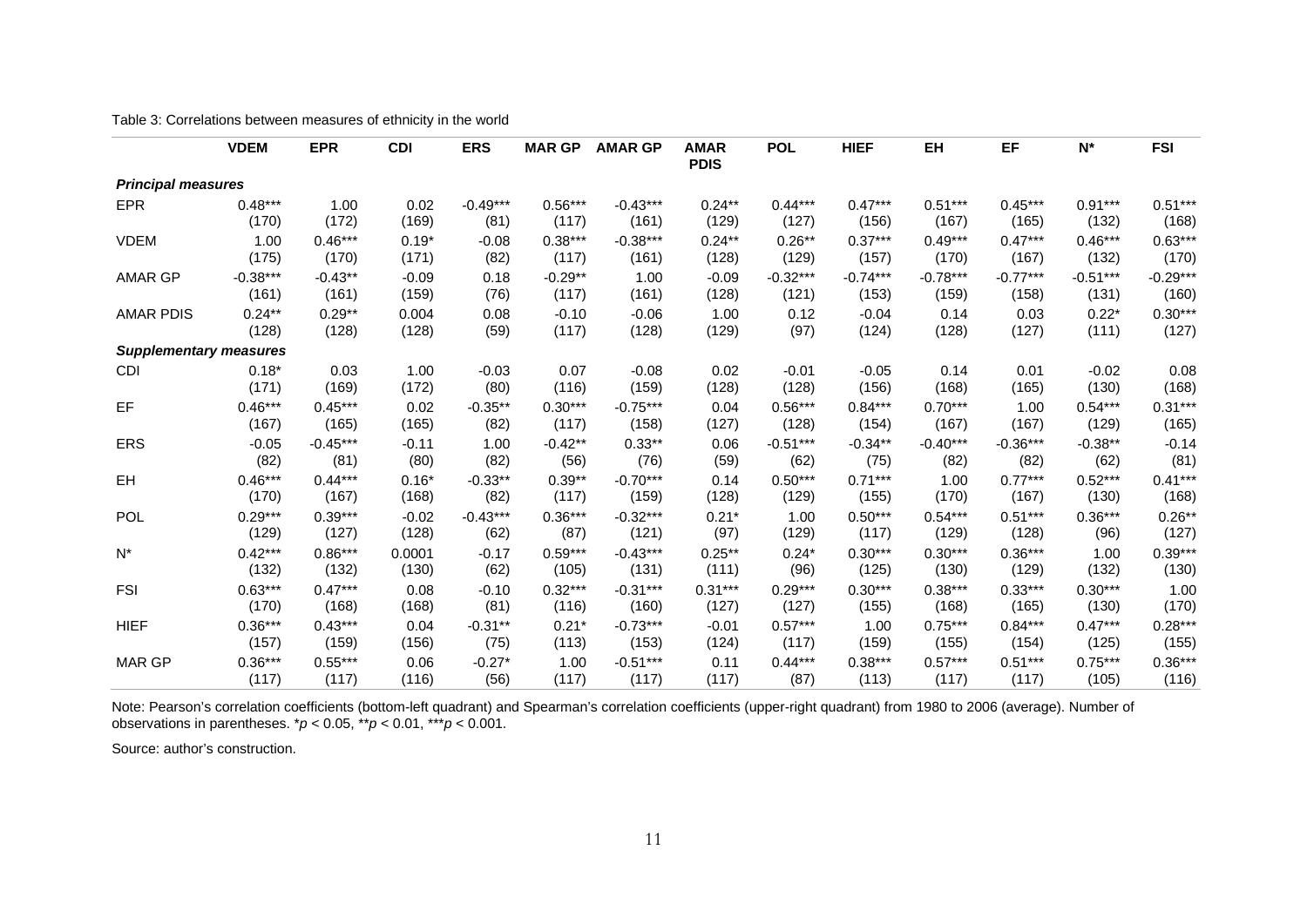The correlation analysis indicates that in most cases both Pearson's and Spearman's methods lead to similar results. Nevertheless, interestingly, the strength of some of the bivariate associations depend significantly on the chosen correlation method. Virtually without exception, when our two methods of correlation result in large discrepancies, Pearson's method leads to weaker correlations than Spearman's method. For instance, the bivariate correlations between AMAR GP and ERS (Pearson's r: 0.18; Spearman's rho: 0.33) and AMAR GP and MAR GP (Pearson's r: –0.29; Spearman's rho: –0.51) are considerably stronger with Spearman's method than with Pearson's. Since Pearson's correlations capture the magnitude of the linear relationship between two variables and Spearman's correlations capture the magnitude of the monotonic relationship between two variables, these large discrepancies deriving from the chosen correlation method can be taken as an indication of non-linearity in some of the relationships.

Bivariate correlations between our main four measures of ethnic dominance and exclusion are all statistically significant, except for the correlation between AMAR GP and AMAR PDIS, regardless of the employed correlation method. AMAR GP is inversely related to the other measures of ethnic dominance and exclusion, whereas the remaining three measures of ethnic dominance and exclusion are positively related among one another. AMAR PDIS is clearly the least convergent measure of ethnic dominance and exclusion.

To investigate in more detail the weak convergence between AMAR PDIS and the remaining three measures of ethnic dominance and exclusion, since AMAR PDIS is ordinal in nature, we can examine how these three measures are distributed across different levels of political discrimination. The ridge plots in Figure 1 provide such an alternative view of the relationship between AMAR PDIS and the other three measures of ethnic dominance and exclusion. If AMAR PDIS were similar to VDEM, EPR, and AMAR GP, the distributions of these three measures would follow a constant increase or decrease from the bottom level of AMAR PDIS to the top level of AMAR PDIS.

Figure 1: Distribution of measures of ethnic exclusion and dominance according to level of political discrimination (AMAR PDIS) in the world in 2006

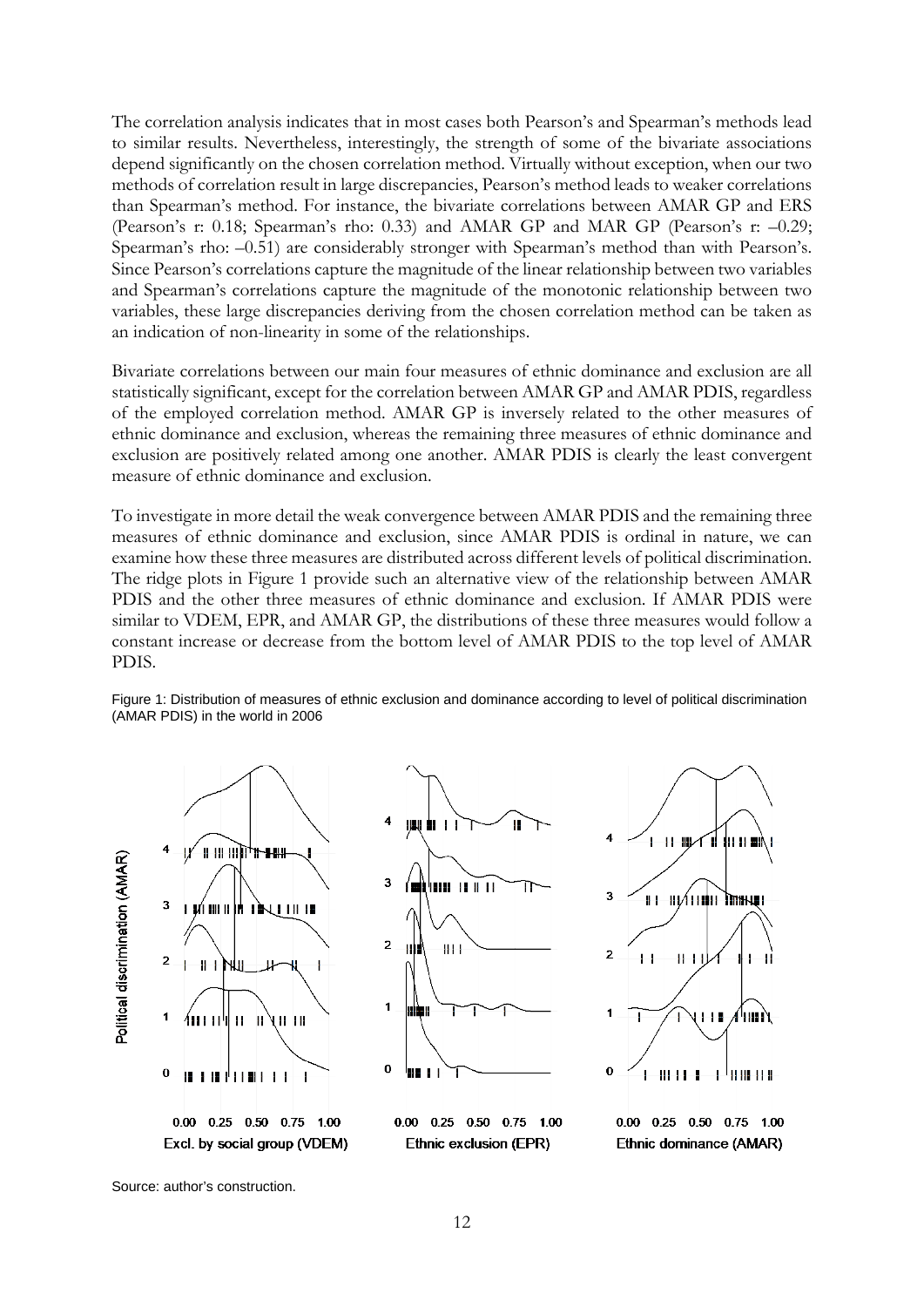As suggested by the results of the correlation analysis, however, there seems to be no clear pattern between political discrimination (AMAR PDIS) and demographic dominance (AMAR GP). There are both large and small dominant ethnic groups at all levels of discrimination. On average, the highest level of demographic dominance occurs at level 1 of political discrimination, which is the level of discrimination in countries such as Canada, Australia, and Germany. Conversely, the ridge plots confirm that ethnic exclusion increases as the level of political discrimination increases. The median level of EPR increases with every level of political discrimination, except from level 3 to 4. While low levels of ethnic exclusion exist at all levels of political discrimination, the highest levels of ethnic exclusion exist only at the highest levels of discrimination. Likewise, the median level of VDEM increases with every level of political discrimination, except from level 0 to level 1, where we find a small decrease. The main peak of VDEM is at the upper half of the scale only at the highest level of political discrimination. Yet, we can find countries with both high and low levels of exclusion at any level of political discrimination.

For now, the focus of my empirical analysis has been global. However, it is well known that in some regions of the world issues related to ethnic dominance and exclusion play a more important role than in others. We would thus expect to see some similarities in how different measures depict different regions of the world. The box plots in Figures 2–4 provide information on the distribution of observations by regions of the world in the most recent year of common observations. Each box corresponds to the interquartile range, the lines in the middle of the box stand for the medians, and the whiskers extend to the lowest and highest observations in the data, with the exception of possible outliers, which are represented by dots above or below the whiskers. These box plots are especially useful in showing whether there are common outliers within regions among different measures and whether different measures of ethnicity portray similar or different pictures of ethnicity across the world's regions. Countries are classified into regions following the *e\_regionpol\_6C* classification retrieved from the Varieties of Democracy dataset (Coppedge et al. 2021).

Figure 2 shows the distribution of exclusion by social group (VDEM) in the world's regions. On average, in Western Europe and North America, there is far less ethnic exclusion than in the other regions. The highest levels of exclusion can be found in the Middle East and North Africa (MENA) and in SSA. The latter region, together with Latin America and the Caribbean, also has the broadest interquartile range, which means in practice that the intermediate values in these two regions are more spread out than in the other four regions. Tajikistan is an outlier in Eastern Europe and Central Asia, whereas Cyprus is an outlier in Western Europe and North America. Both countries have a substantially higher level of exclusion than the other countries in their respective regions.

Figure 3 provides similar information on the distribution of ethnic exclusion (EPR) in different regions in the world. As before, MENA and SSA have the uppermost boxes and whiskers, indicating that in general these two regions have much higher exclusion rates than the other regions. Likewise, as before, Western Europe and North America have on average the lowest levels of ethnic exclusion. Nonetheless, with EPR, there are outlier observations in all regions except MENA. Montenegro is an outlier in Eastern Europe and Central Asia, Guatemala is an outlier in Latin America and the Caribbean, Rwanda and Guinea are outliers in SSA, Spain, USA, and Cyprus are outliers in Western Europe and North America, and Bhutan, Fiji, and Myanmar are outliers in Asia and Pacific. All these outlier countries have a considerably higher level of ethnic exclusion than the other countries in their respective regions.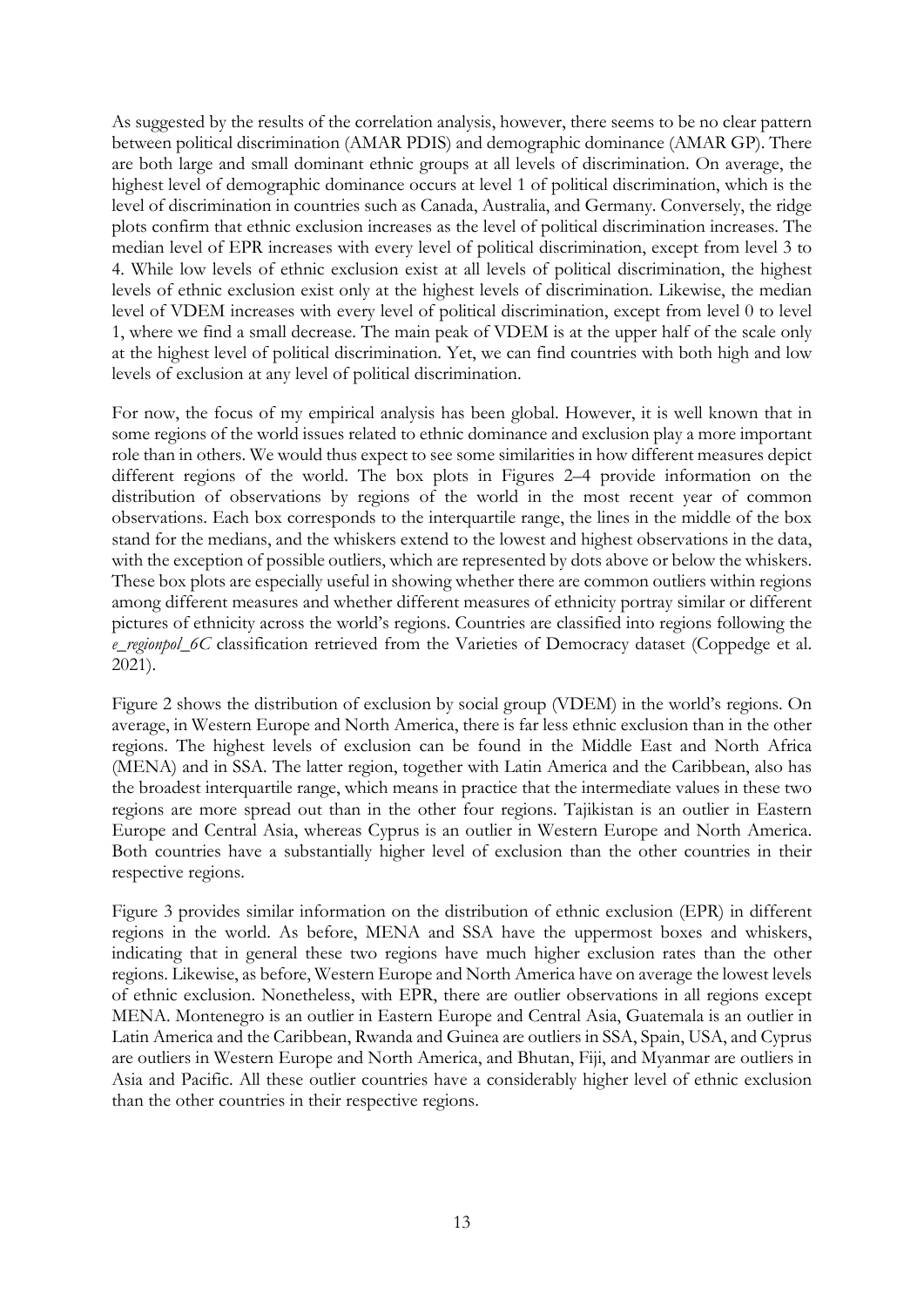

Figure 2: Box plot of exclusion by social group (VDEM) by regions of the world in 2006

Source: author's construction.





Source: author's construction.

Figure 4 shows the distribution of ethnic dominance (AMAR GP) in the world. This time, SSA is clearly different from the other regions. According to AMAR GP, most countries in SSA have demographically small dominant ethnic groups, at least in comparison with the other regions. In SSA, the median size of the largest ethnic groups is less than 40 per cent of the total population within a country. In the other regions of the world, in contrast, the median size of the largest ethnic group is at least 75 per cent of the total population, with the exception of MENA, where the median size of the largest ethnic group is around 60 per cent of the total population. Nevertheless, there are some outlier countries in SSA—Equatorial Guinea, Eswatini, Lesotho, and Rwanda—in which the dominant ethnic group is considerably larger than in the rest of the region. In Asia and Pacific, data is particularly spread throughout the scale, which means that the region has both countries with small and countries with large ethnically dominant groups.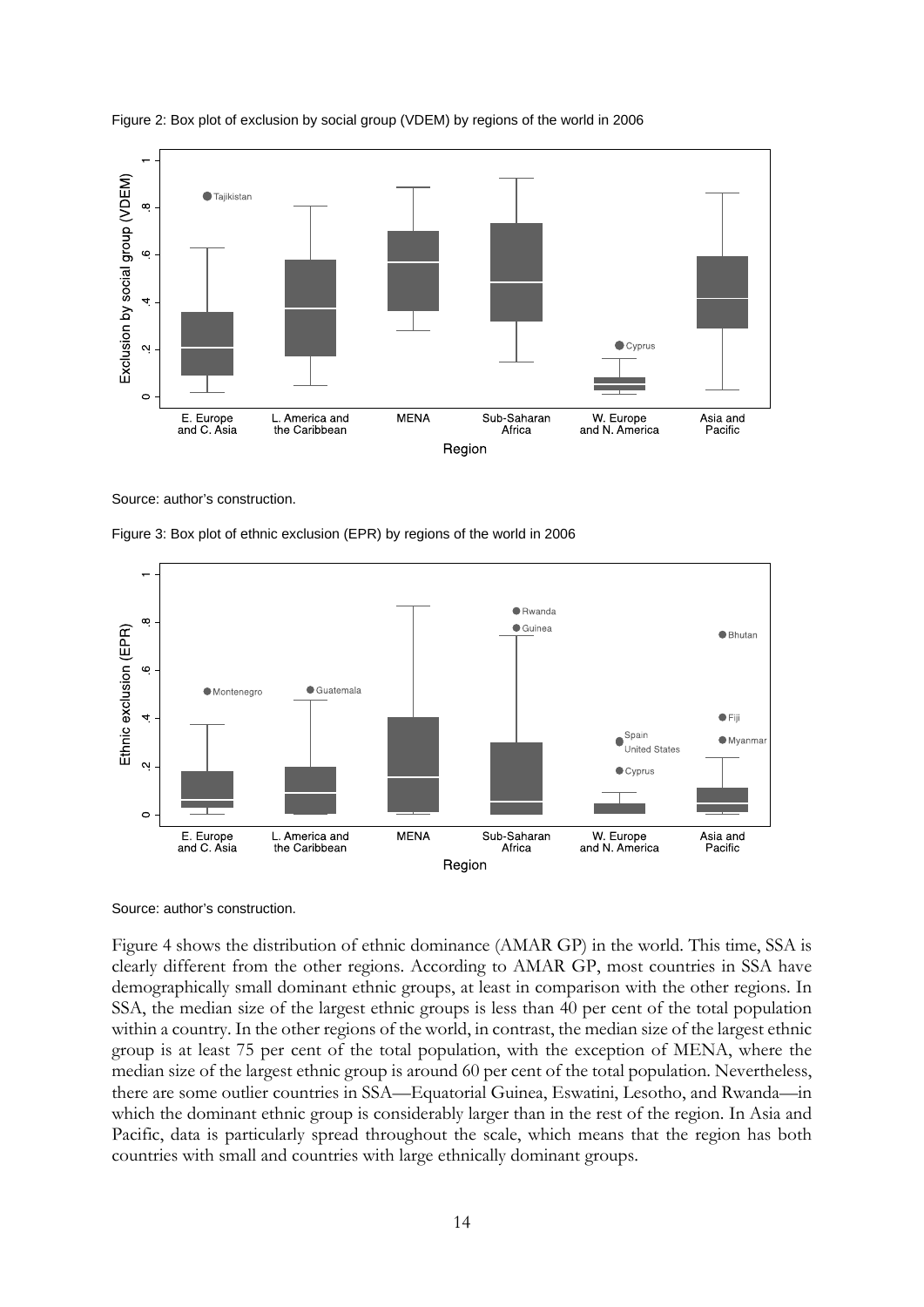

Figure 4: Box plot of ethnic dominance (AMAR GP) by regions of the world in 2006

#### Source: author's construction.

Figure 5 shows the frequencies of countries (as a percentage of total countries within a region) according to level of political discrimination (AMAR PDIS) by regions of the world. MENA and Asia and Pacific have many countries in which some ethnic groups face high discrimination. To be specific, over 40 per cent of the countries in these two regions have at least one ethnic group with the highest possible level of political discrimination. More than half of the rated countries in all regions except Western Europe and North America and SSA have ethnic groups at least at the second-highest level of discrimination. Interestingly, SSA has comparatively the largest share of countries (29 per cent) with no discriminated ethnic groups.





Source: author's construction.

If the above box plots and bar plots show a static picture of ethnicity in the most recent year of common observations, we can take advantage of the time-series dimension of some of the measures to explore the evolution of our different measures of ethnicity in different regions of the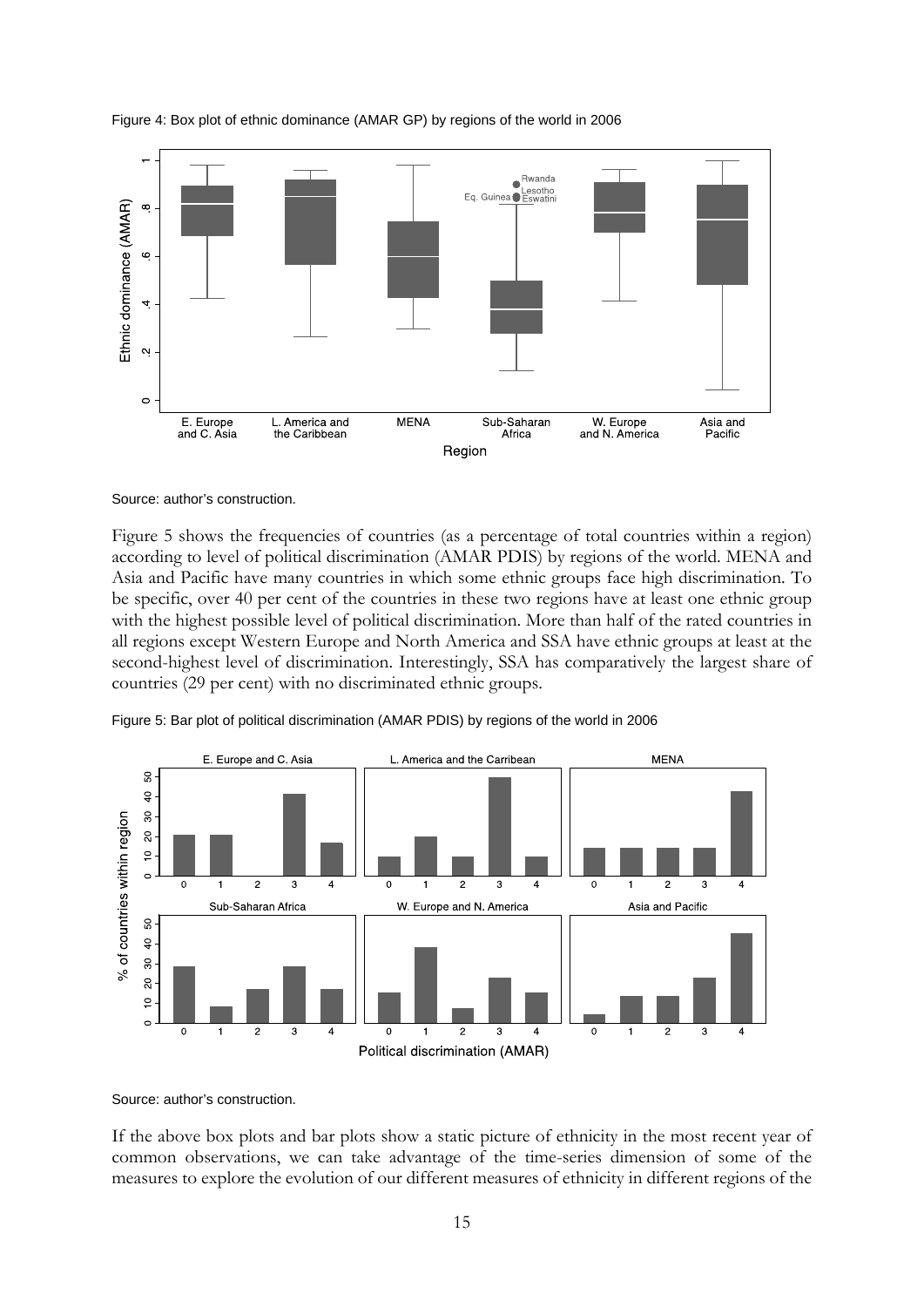world with line plots. Needless to say, only measures that change over time can provide such information. Hence, the measures of ethnicity that are time-invariant are excluded from the timeseries analysis.

Figure 6 shows the evolution of ethnic exclusion in the world's regions as measured by VDEM. The index extends more than a hundred years back in time (to 1900), so it provides a particularly long view of the evolution of ethnic exclusion. In general, levels of ethnic exclusion have decreased in all regions since 1900, yet the relative positions of different regions have remained more or less the same during the observed period. From the first year of available observations until today, SSA and MENA have had the highest levels of ethnic exclusion, whereas Western Europe and North America has had the lowest levels. Eastern Europe and Central Asia, on the other hand, has experienced some sharp increases and decreases in ethnic exclusion: dramatic decreases after World War I and World War II and in the aftermath of the collapse of the Soviet Union, and a dramatic increase at the beginning of World War II.



Figure 6: Evolution of exclusion by social group in the world (VDEM)

Source: author's construction.

Figure 7 illustrates how the level of ethnic exclusion (EPR) has changed in different regions of the world since 1946. As with VDEM, SSA and MENA had the highest levels of ethnic exclusion in 1946 and continue to be the most ethnically excluded regions in the world today. However, EPR records a massive reduction in the average level of exclusion in SSA around the late 1950s. Western Europe and North America has had the lowest levels of exclusion throughout the period. In contrast to the positive picture painted by VDEM, however, according to EPR, Eastern Europe and Central Asia experienced a sharp increase in ethnic exclusion around the years of the collapse of the Soviet Union. Furthermore, since the first year of available data, according to EPR, ethnic exclusion has also increased in MENA, Latin America and the Caribbean, and Western Europe and North America.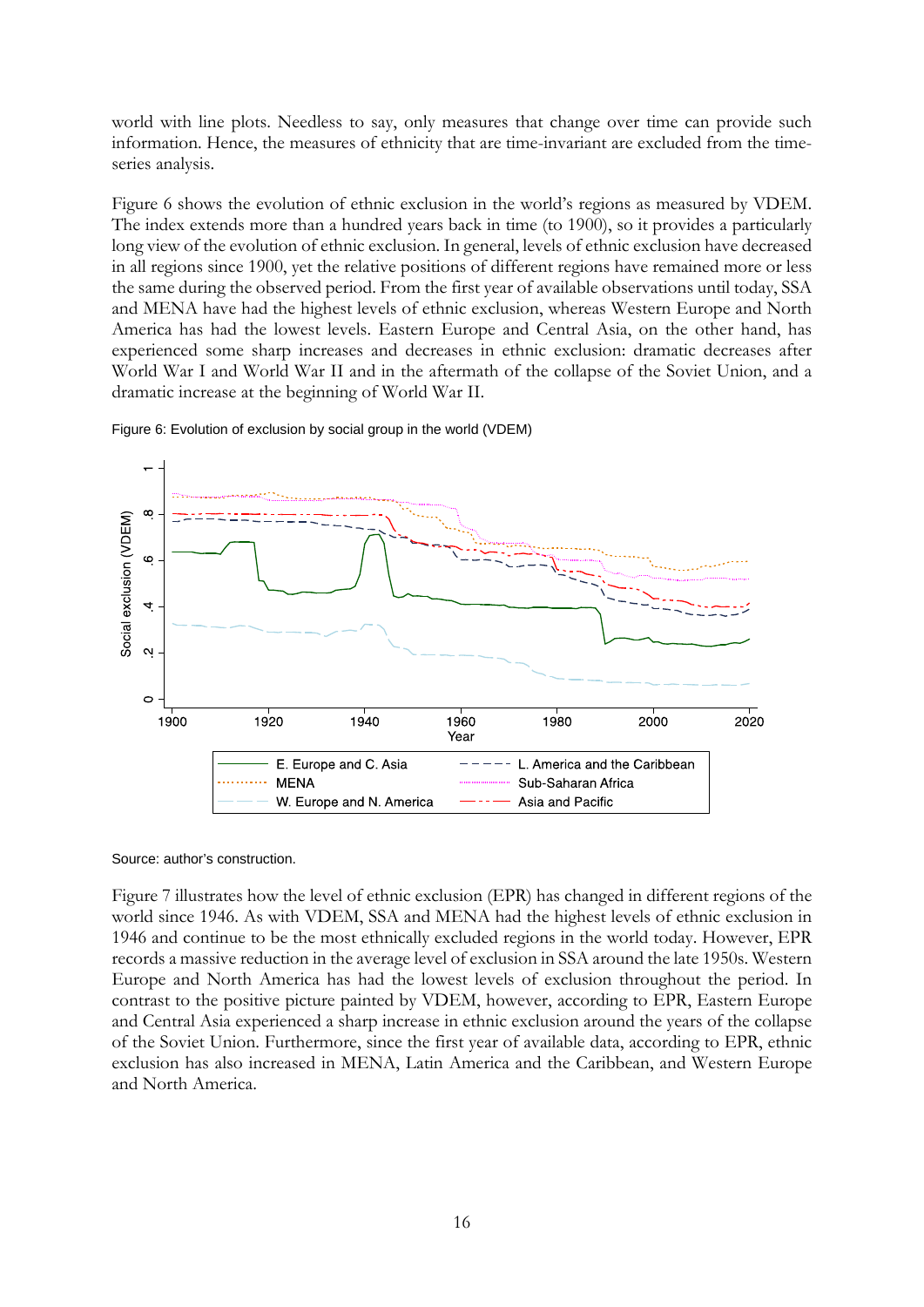Figure 8 illustrates the evolution of political discrimination (AMAR PDIS) in the world's regions. In this case, data availability allows us to analyse only the period between 1985 and 2006<sup>[3](#page-18-0)</sup>.





Source: author's construction.

Figure 8: Evolution of political discrimination in the world (AMAR PDIS)

![](_page_18_Figure_5.jpeg)

## Source: author's construction.

In spite of the relatively short period, the graph shows that overall there has been a clear downward trend and an evident drop in levels of political discrimination along ethnic lines in all regions of

<span id="page-18-0"></span><sup>&</sup>lt;sup>3</sup> The first available year in AMAR PDIS is 1980, but yearly scores are available only from 1985 onwards.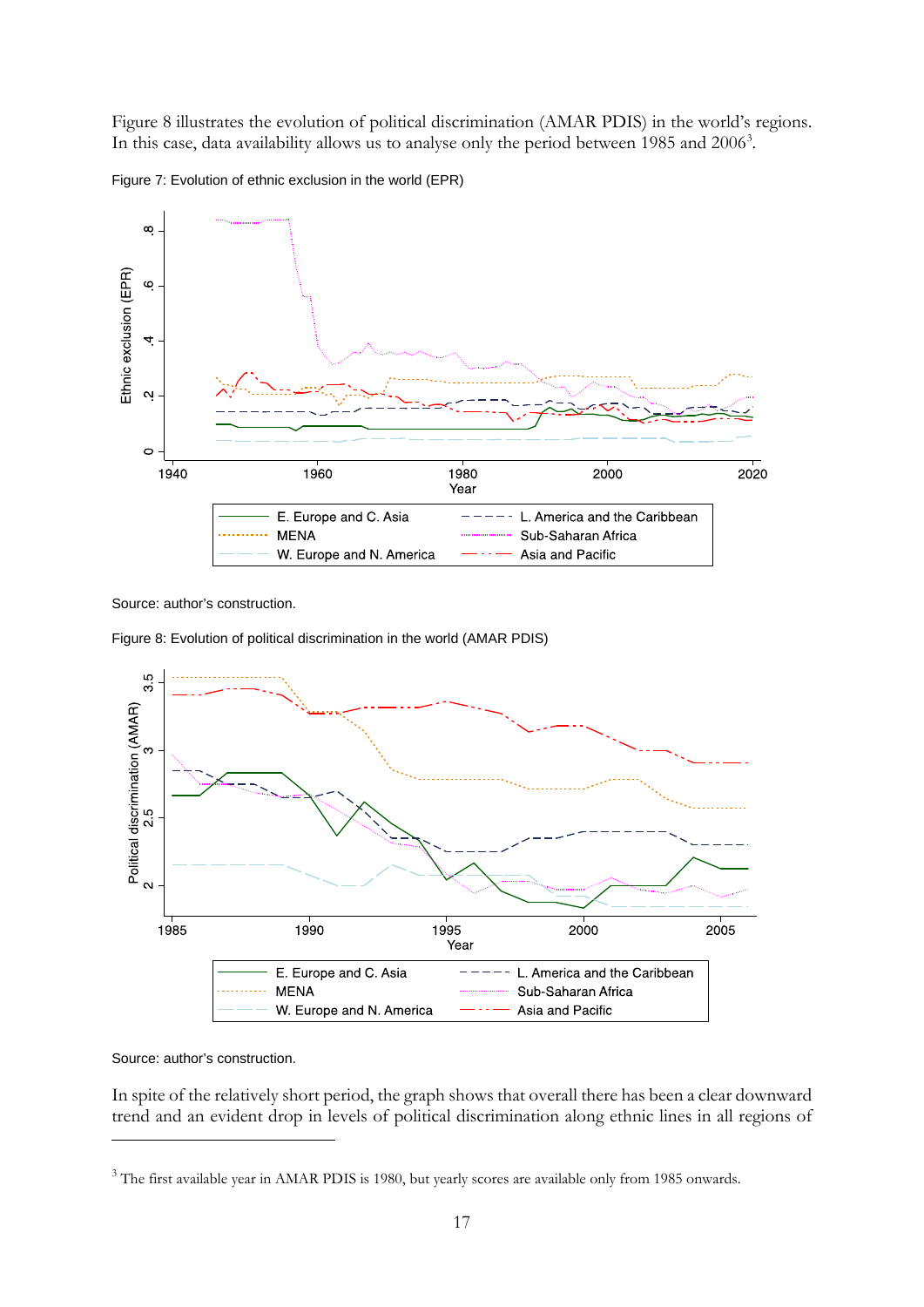the world. In contrast to the picture painted by VDEM and EPR, according to AMAR PDIS, Asia and Pacific has been the region with the highest levels of political discrimination from the 1990s onwards. Since the mid-1990s, SSA, Western Europe and North America, and Eastern Europe and Central Asia have in contrast been the regions with the lowest average level of political discrimination. According to AMAR PDIS, Eastern Europe and Central Asia is the only region where political discrimination has increased relatively steadily in since 2000.

Figure 9 shows the evolution of cabinet diversity (CDI) in the world's regions. There seems to be no clear trend or pattern in any region, except that on average cabinet diversity has been relatively volatile over time. CDI has seen some sharp changes, such as the increases of diversity in Latin America and the Caribbean and Eastern Europe and Central Asia in the early 1990s, but it has not seen any persistent increases or decreases over time. Latin America and the Caribbean had the least diverse cabinets in late 1960s and continues to have the least diverse cabinets in 2017, which is the most recent year of available observations. MENA had the most diverse cabinets in the late 1960s and continues to have them in 2017.

 $\infty$ Cabinet diversity (CDI)  $\circ$  $\mathfrak{g}$ 4  $\infty$  $2020$ 1970 1980 2000 1990 2010 Year L. America and the Caribbean E. Europe and C. Asia **MENA** Sub-Saharan Africa W. Europe and N. America Asia and Pacific

Figure 9: Evolution of ethnic diversity in the world (CDI)

Source: author's construction.

Figure 10 shows the evolution of ethnic fractionalization (HIEF) in the world's regions. According to HIEF, SSA experienced a substantial reduction in ethnic diversity in the 1950s and the 1960s. A similar decrease is recorded by VDEM and EPR, but not by CDI. Conversely, with HIEF we can notice clear and persistent increases in ethnic diversity in Western Europe and North America and MENA. Western Europe and North America, Eastern Europe and Central Asia, and MENA have been the three least heterogeneous regions since 1945, whereas SSA has been by far the most ethnically heterogeneous region throughout the period of available data.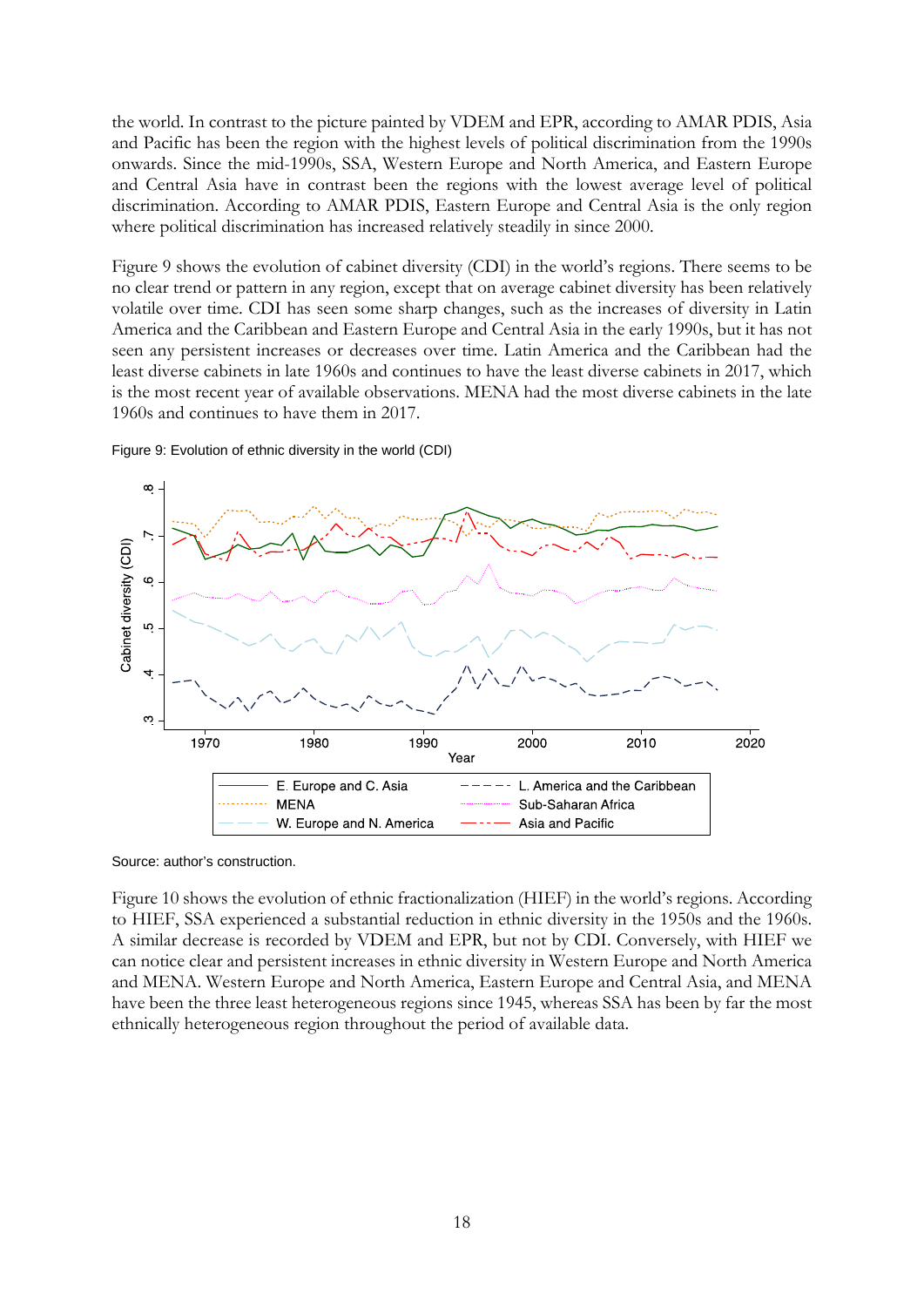Figure 10: Evolution of ethnic fractionalization in the world (HIEF)

![](_page_20_Figure_1.jpeg)

Source: author's construction.

Last, as already discussed, my study focuses briefly on SSA, which is arguably the region of the world where ethnicity-based questions are currently the most salient. First, I explore the convergence of the measures in SSA. Then, I examine the longitudinal evolution of the scores in selected SSA countries. Correlations of measures in SSA (Table 4) show many similarities with the previously run correlations concerning all countries in the world. As with the broader global sample of countries, CDI is not significantly related to any of the measures of ethnicity,  $N^*$  and EPR are strongly correlated (Pearson's r: 0.85; Spearman's rho: 0.86), and HIEF and EF are relatively strongly correlated (Pearson's r: 0.70; Spearman's rho: 0.56). Yet, there are some major differences too. First, ethnic polarization (POL), which was significantly related to all our main measures of ethnic dominance and exclusion in the global sample, is not related to our main measures of ethnic dominance and exclusion in the SSA sample of countries. Second, AMAR GP and MAR GP, which were inversely related in the global sample, are positively related in the SSA sample, although the coefficient is statistically significant only with Pearson's method.

Interestingly, when it comes to our four main measures of ethnic dominance and exclusion, VDEM and EPR (Pearson's r: 0.56; Spearman's rho: 0.55), VDEM and AMAR PDIS (Pearson's r: 0.36; Spearman's rho: 0.39), and EPR and AMAR PDIS (Pearson's r: 0.45; Spearman's rho: 0.37) are more strongly (and significantly) related to each another in the sample of SSA countries than in the global sample. Conversely, AMAR GP, which was strongly (and inversely) related to both VDEM and EPR in the global sample, is not significantly related to either of the measures in the SSA sample.

Afrobarometer's measure of ethnic discrimination (ABR), which was not analysed in the global sample of countries because it covers only 34 African countries, is positively and significantly related to some our principal measures of ethnic dominance and exclusion. ABR is moderately related to VDEM (Pearson's r: 0.42; Spearman's rho: 0.45) and EPR (Pearson's r: 0.42; Spearman's rho: 0.50), but not significantly related to AMAR GP and AMAR PDIS. These comparatively strong linkages between ABR, VDEM, and EPR indicate that citizens' perceptions of individual ethnic discrimination, expert surveys on country-level ethnic exclusion, and expert coded grouplevel ethnic exclusion match quite well.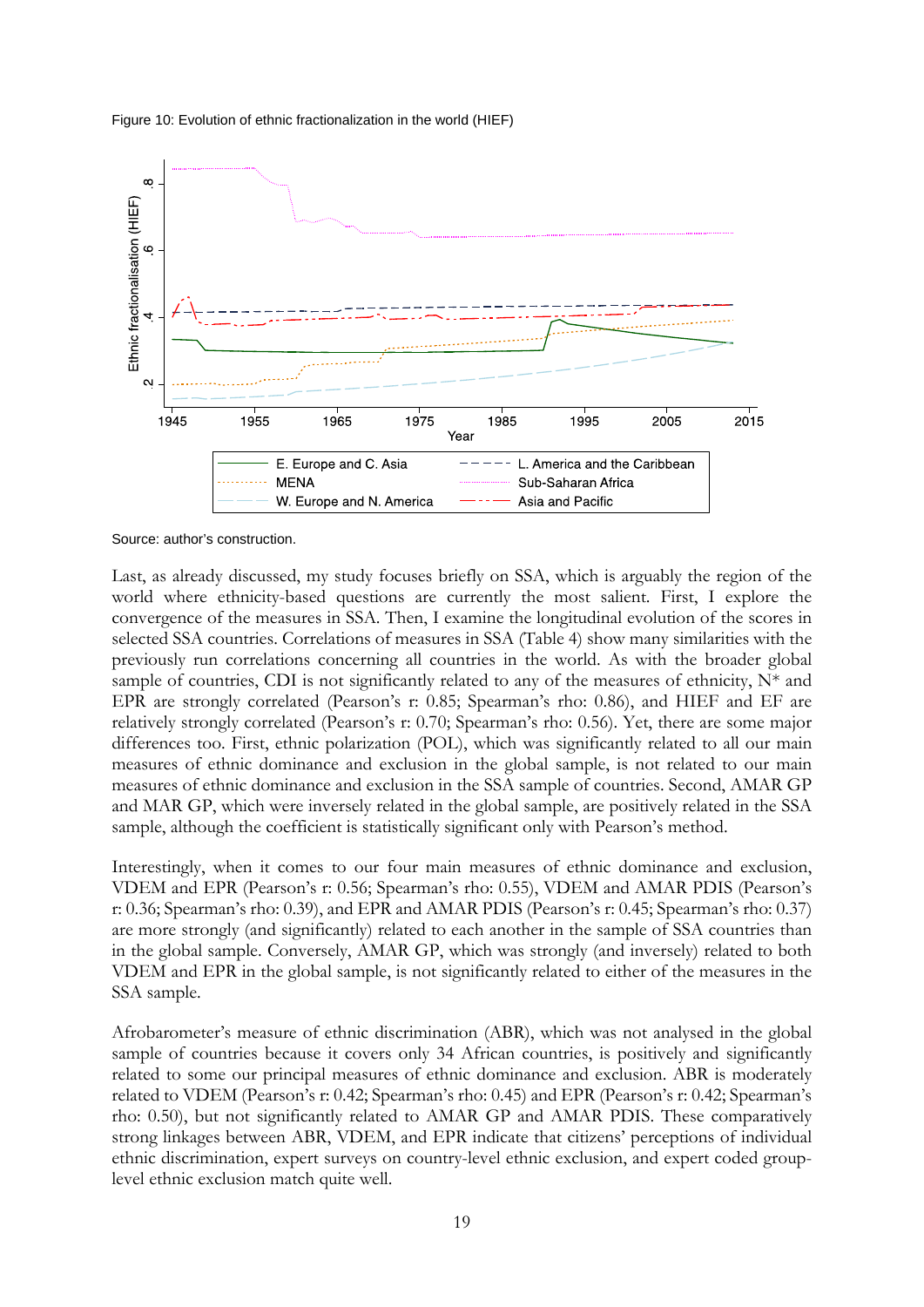|                               | <b>VDEM</b> | <b>EPR</b> | <b>CDI</b> | <b>ABR</b> | <b>MAR GP</b> | <b>AMAR GP</b> | <b>AMAR</b><br><b>PDIS</b> | <b>POL</b> | <b>HIEF</b> | EH        | EF         | $N^*$     | <b>FSI</b> |
|-------------------------------|-------------|------------|------------|------------|---------------|----------------|----------------------------|------------|-------------|-----------|------------|-----------|------------|
| <b>Principal measures</b>     |             |            |            |            |               |                |                            |            |             |           |            |           |            |
| <b>EPR</b>                    | $0.56***$   | 1.00       | $-0.06$    | $0.50**$   | $0.38*$       | $-0.16$        | $0.37*$                    | 0.19       | $0.37*$     | 0.28      | 0.24       | $0.86***$ | $0.56***$  |
|                               | (46)        | (46)       | (46)       | (31)       | (30)          | (45)           | (35)                       | (41)       | (43)        | (46)      | (46)       | (36)      | (46)       |
| <b>VDEM</b>                   | 1.00        | $0.55***$  | 0.18       | $0.45***$  | $0.38*$       | $-0.03$        | $0.39*$                    | 0.06       | 0.13        | $0.35*$   | $0.30*$    | 0.33      | $0.50***$  |
|                               | (49)        | (46)       | (48)       | (32)       | (30)          | (45)           | (35)                       | (42)       | (43)        | (48)      | (47)       | (36)      | (48)       |
| AMAR GP                       | $-0.02$     | $-0.20$    | 0.05       | $-0.35$    | $0.37*$       | 1.00           | 0.08                       | 0.10       | $-0.52***$  | $-0.37*$  | $-0.73***$ | $-0.14$   | $-0.06$    |
|                               | (45)        | (45)       | (54)       | (30)       | (30)          | (45)           | (35)                       | (40)       | (42)        | (45)      | (45)       | (36)      | (45)       |
| <b>AMAR PDIS</b>              | $0.36*$     | $0.45***$  | $-0.06$    | 0.23       | 0.10          | 0.10           | 1.00                       | 0.16       | $-0.08$     | 0.18      | 0.05       | $0.51***$ | $0.52**$   |
|                               | (35)        | (35)       | (35)       | (24)       | (30)          | (35)           | (35)                       | (31)       | (33)        | (35)      | (35)       | (27)      | (35)       |
| <b>Supplementary measures</b> |             |            |            |            |               |                |                            |            |             |           |            |           |            |
| <b>CDI</b>                    | 0.22        | $-0.005$   | 1.00       | 0.11       | $-0.32$       | 0.05           | $-0.05$                    | 0.13       | $-0.12$     | 0.19      | $-0.12$    | $-0.25$   | $-0.08$    |
|                               | (48)        | (46)       | (48)       | (32)       | (30)          | (45)           | (35)                       | (42)       | (43)        | (48)      | (47)       | (36)      | (48)       |
| <b>ABR</b>                    | $0.42*$     | $0.42*$    | 0.16       | 1.00       | $0.55*$       | $-0.28$        | 0.25                       | 0.11       | $-0.56**$   | $0.43*$   | $0.51**$   | 0.27      | 0.19       |
|                               | (32)        | (31)       | (32)       | (32)       | (19)          | (30)           | (24)                       | (29)       | (29)        | (32)      | (31)       | (22)      | (32)       |
| EF                            | 0.26        | 0.27       | $-0.10$    | $0.48**$   | $-0.36*$      | $-0.73***$     | 0.05                       | 0.21       | $0.70***$   | $0.69***$ | 1.00       | 0.20      | $0.29*$    |
|                               | (47)        | (46)       | (47)       | (31)       | (30)          | (45)           | (35)                       | (42)       | (43)        | (47)      | (47)       | (36)      | (47)       |
| EH                            | $0.32*$     | $0.33*$    | 0.15       | $0.45*$    | $-0.16$       | $-0.53***$     | 0.10                       | $0.35*$    | $0.53***$   | 1.00      | $0.56***$  | 0.14      | $0.38**$   |
|                               | (48)        | (46)       | (48)       | (32)       | (30)          | (45)           | (35)                       | (42)       | (43)        | (48)      | (47)       | (36)      | (48)       |
| <b>POL</b>                    | 0.06        | 0.24       | 0.02       | 0.12       | 0.02          | 0.05           | 0.30                       | 1.00       | 0.05        | $0.31*$   | $-0.05$    | 0.25      | 0.06       |
|                               | (24)        | (41)       | (42)       | (29)       | (27)          | (40)           | (31)                       | (42)       | (39)        | (42)      | (42)       | (32)      | (42)       |
| $N^*$                         | $0.33*$     | $0.85***$  | $-0.21$    | 0.29       | $0.44*$       | $-0.12$        | $0.49**$                   | 0.25       | 0.003       | 0.05      | 0.07       | 1.00      | $0.40*$    |
|                               | (36)        | (36)       | (36)       | (22)       | (24)          | (36)           | (27)                       | (32)       | (34)        | (36)      | (36)       | (36)      | (36)       |
| <b>FSI</b>                    | $0.46**$    | $0.58***$  | $-0.07$    | 0.19       | 0.26          | $-0.04$        | $0.51**$                   | 0.08       | 0.14        | $0.36*$   | 0.26       | $0.38*$   | 1.00       |
|                               | (48)        | (46)       | (32)       | (32)       | (30)          | (45)           | (35)                       | (42)       | (43)        | (48)      | (47)       | (36)      | (48)       |
| <b>HIEF</b>                   | 0.07        | $0.35*$    | $-0.10$    | $0.57**$   | $-0.28$       | $-0.64***$     | $-0.04$                    | $0.34*$    | 1.00        | $0.44***$ | $0.56***$  | 0.10      | 0.13       |
|                               | (43)        | (43)       | (43)       | (29)       | (29)          | (42)           | (33)                       | (39)       | (43)        | (43)      | (43)       | (34)      | (43)       |
| <b>MAR GP</b>                 | 0.36        | $0.37*$    | $-0.21$    | $0.54*$    | 1.00          | 0.09           | 0.05                       | 0.05       | 0.14        | 0.12      | 0.10       | $0.58**$  | 0.28       |
|                               | (30)        | (30)       | (30)       | (19)       | (30)          | (30)           | (39)                       | (27)       | (29)        | (30)      | (30)       | (24)      | (30)       |

Table 4: Correlations of measures of ethnicity in sub-Saharan Africa

Note: Pearson's correlation coefficients (bottom-left quadrant) and Spearman's correlation coefficients (upper-right quadrant) from 1980 to 2006 (average). Number of observations in parentheses. \**p* < 0.05, \*\**p* < 0.01, \*\*\**p* < 0.001.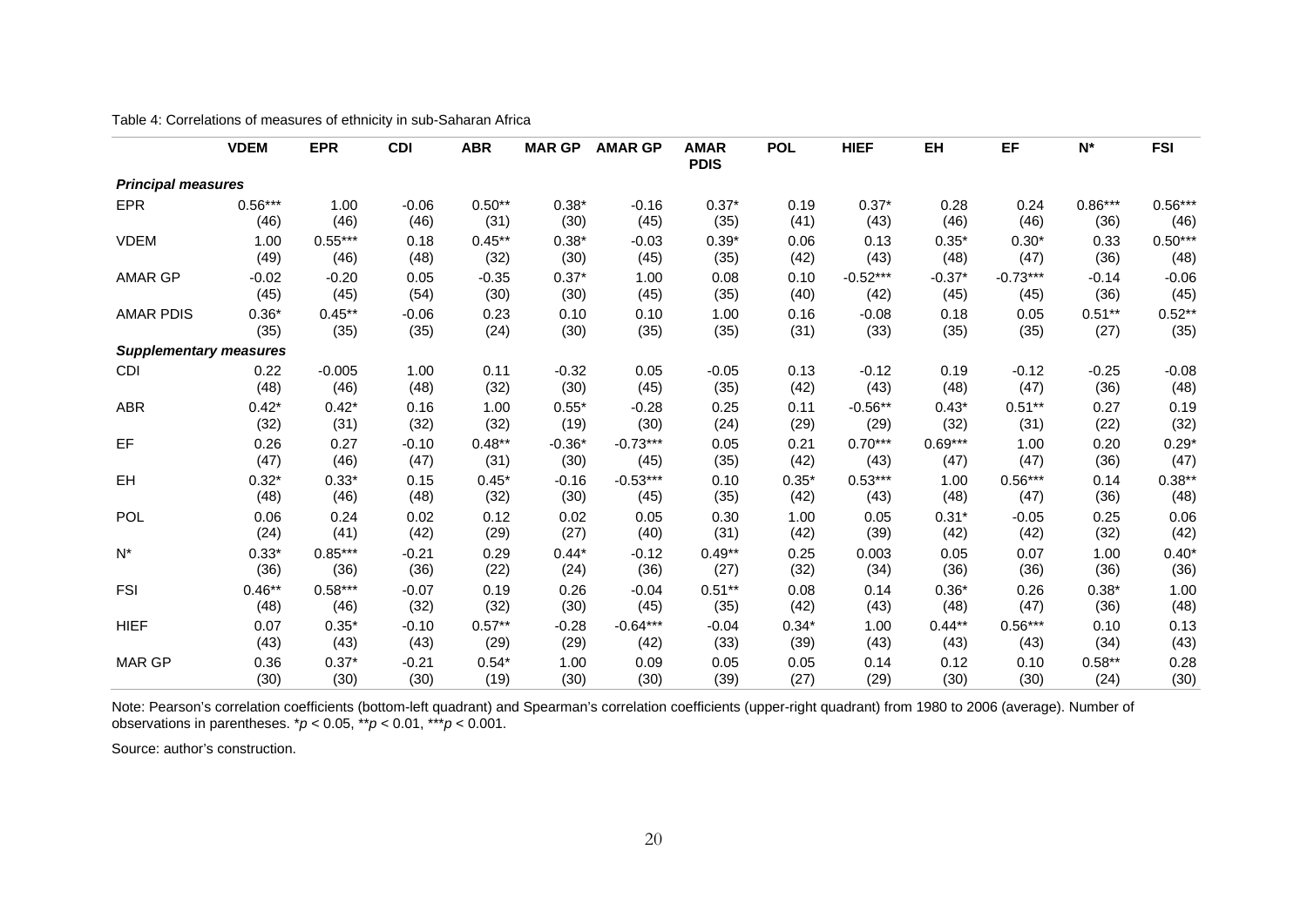The evolution of ethnicity is examined with line plots in selected SSA countries (Figure 11). These line plots show without doubt that different measures of ethnicity capture different aspects of dominance and exclusion within a country.

![](_page_22_Figure_1.jpeg)

Figure 11. Different measures of ethnicity in selected countries in sub-Saharan Africa from 1980 to 2006

Source: author's construction.

In Congo DR (upper left panel), according to VDEM, the level of ethnic exclusion remained more or less the same from 1980 to 2006. HIEF records only a slight decrease, but no major changes in ethnic fractionalization. The other measures, however, portray a completely different picture. CDI indicates that the ethnic diversity of cabinet ministers has been relatively inconsistent over time, but has decreased overall from its highest values in the 1980s. In contrast, AMAR PDIS shows that political discrimination increased in the 1980s and decreased after the advent of the new millennium. A similar decrease in the level of ethnic exclusion is recorded by EPR, starting from the late 1990s. Overall, whether it is about diversity, exclusion, or discrimination, all measures agree that the 'level of ethnicity' in Congo DR has been relatively high.

In Zimbabwe (upper right panel), there are more disagreements among our measures of ethnicity. According to VDEM, exclusion by social group has somewhat decreased since the early 1980s, whereas according to all the other measures, there has been an increase in ethnicity during the observed period. For HIEF, this increase is negligible. For AMAR PDIS, in contrast, it is substantial. Cabinet diversity (CDI) has increased as well, despite being relatively stable after an important increase in early 1980s. Likewise, EPR records increases in ethnic exclusion in the early 1980s and late 1990s.

In Sierra Leone (lower left panel), according to HIEF, there were no changes in the level of ethnic fractionalization from 1980 to 2006. In contrast, VDEM and AMAR PDIS portray a clear decrease in exclusion and discrimination, respectively, particularly from 1995 onwards. The level of ethnic diversity of cabinet members (CDI), in contrast, saw a minor decrease in the mid-1990s but then increased to its previous levels at the end of the 1990s. Similarly, according to EPR, there were no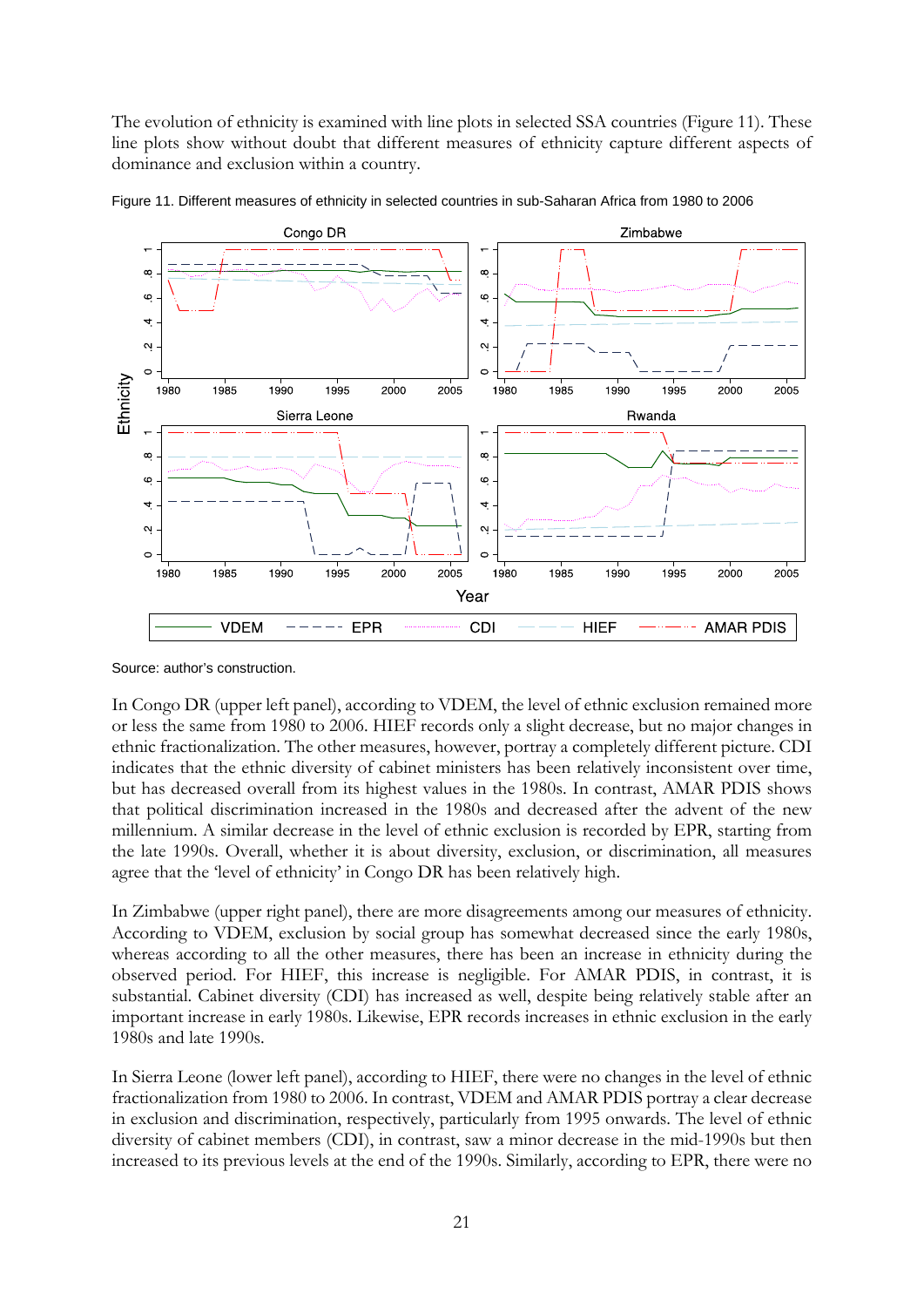(or almost no) ethnically excluded groups from the early 1990s to early 2000s, but then an increase to the highest levels ever from 2001 to 2002.

In Rwanda (lower right panel), we notice some increases and some decreases in ethnicity, depending on the measure. The level of political discrimination (AMAR PDIS) along ethnic lines has decreased since the highest values from 1980 to mid-1990s but remains relatively high (at the second highest level). On the contrary, the amount of politically excluded ethnic population (EPR) increased substantially in the mid-1990s. The ethnic diversity in cabinets (CDI) saw a relatively persistent increase from 1980 to the mid-1990s and ethnic fractionalization (HIEF) slightly increased throughout the period of analysis. According to VDEM, exclusion by social group saw some volatility but no major persistent changes over time from 1980 to 2006.

# **5 Concluding remarks**

The study at hand offers one of the first comparative analyses of measures of ethnic dominance and exclusion. In this study, I have reviewed and compared some of the most relevant measures of ethnicity in terms of both content and empirical substance. I have scrutinized the convergence of the measures with correlations, looked into the similarities and differences between the measures through the descriptive characteristics of the data, and examined the longitudinal evolution of ethnicity in different regions and countries using different measures. First, I have focused on all countries in the world with available data. Second, I have divided the data by regions and focused on the six macro-regions of the world. Third, I have shifted my focus to sub-Saharan Africa and compared the measures in arguably the most topical region in the world for the field of ethnicity.

Generally speaking, we can conclude that measures of ethnic dominance and exclusion are not similar to each other. Even if our four main measures—VDEM, EPR, AMAR PDIS, and AMAR GP—supposedly capture more or less the same concept, the measures are at best moderately convergent. No expert would expect these measures to be completely equivalent, yet my findings suggest that the different approaches of these measures to ethnic dominance and exclusion lead to surprisingly divergent country-level information. According to my results, VDEM and EPR are the most similar pair of measures of ethnic dominance and exclusion. They are more strongly correlated than the other measures and depict many of the world's regions in a relatively similar way. AMAR GP and AMAR PDIS, on the other hand, are the least similar pair of measures, and in fact do not seem to be related at all. Considering these empirical differences, scholars using measures of ethnic dominance and exclusion should not rely on an 'any measure will do' approach. Common measures of ethnic dominance and exclusion might have similar conceptual underpinnings, but they are likely to lead to different conclusions.

The study at hand has also compared these four measures of ethnic dominance and exclusion with other measures of the broader concept of ethnicity. The findings indicate that, overall, VDEM and EPR are positively related to commonly used measures of ethnic fractionalization, polarization, and heterogeneity, whereas AMAR GP is negatively related to common measures of ethnic fractionalization, polarization, and heterogeneity. AMAR PDIS, in contrast, is not significantly related to these common measures of ethnic diversity in a global sample of countries. What is interesting, however, is that AMAR PDIS is more strongly related to several measures of ethnicity in sub-Saharan African countries than globally. Similarly, the relationships between measures of ethnic dominance and exclusion and some of the measures of the broader concept of ethnicity seem to depend on the region under scrutiny. In particular, ethnic polarization (POL) is more weakly related to measures of ethnic dominance and exclusion in SSA countries than globally.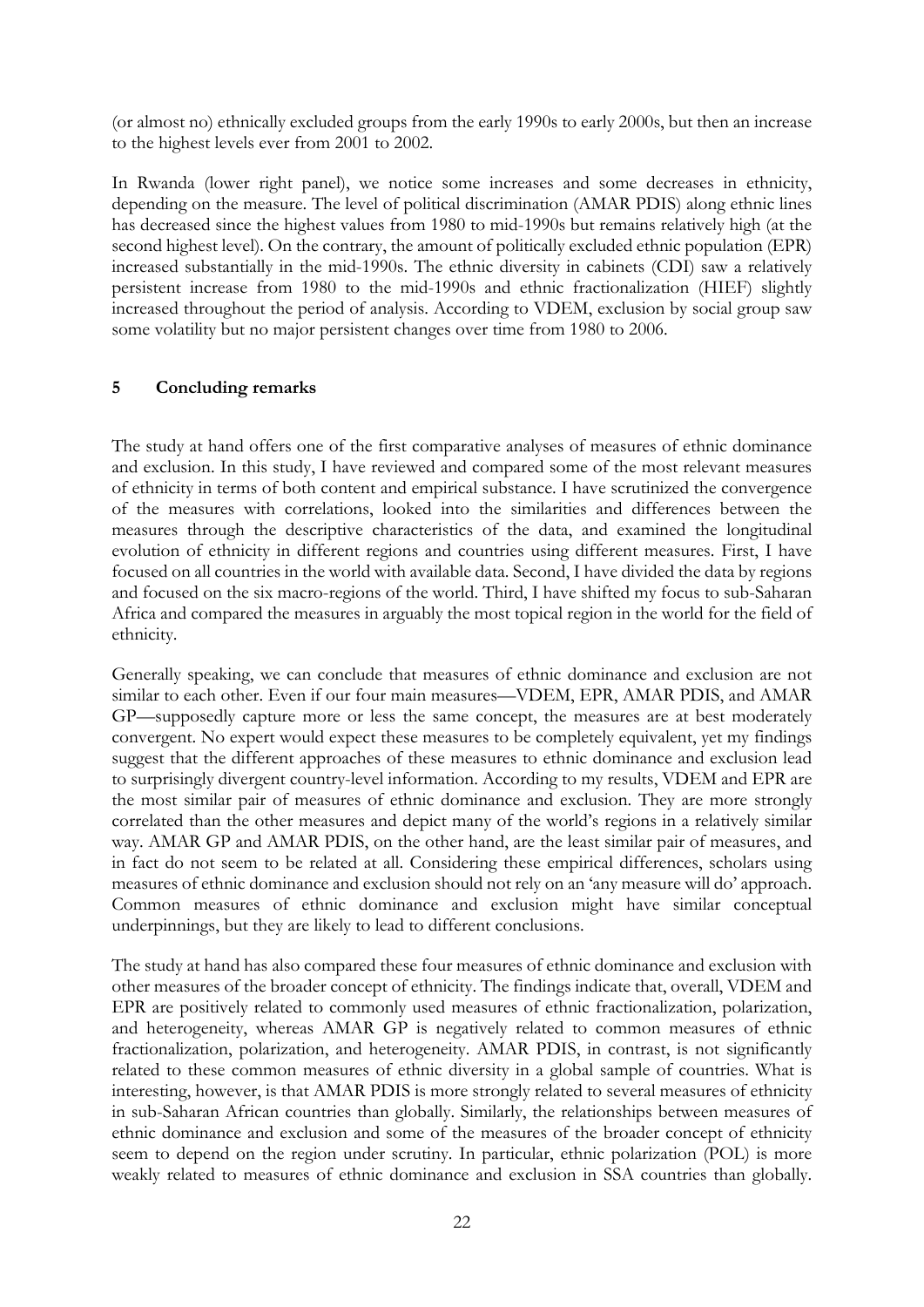These notable differences in the results between the sample of global countries and the sample of SSA countries call for further investigation. The preliminary findings of this study suggest that the convergence of some of the measures might depend on the context.

#### **References**

- Afrobarometer (2020). 'Data codebook for a Round 7 Afrobarometer Survey'. East Lansing, MI: Michigan State University.
- Alesina, A., and E. La Ferrara (2005). 'Ethnic diversity and economic performance'. *Journal of Economic Literature*, 43(3): 762–800.<https://doi.org/10.1257/002205105774431243>
- Alesina, A., R. Baqir, and W. Easterly (1999). 'Public goods and ethnic divisions'. *Quarterly Journal of Economics*, 114(4): 1243–84.<https://doi.org/10.1162/003355399556269>
- Alesina, A., A. Devleeschauwer, W. Easterly, and S. Kurlat (2003). 'Fractionalization'. *Journal of Economic Growth*, 8(2): 155–94.<https://doi.org/10.1023/A:1024471506938>
- Baldwin, K., and J.D. Huber (2010). 'Economic versus cultural differences: forms of ethnic diversity and public goods provision'. *American Political Science Review*, 104(4): 644–62. [https://doi.org/10.1017/](https://doi.org/10.1017/S0003055410000419) [S0003055410000419](https://doi.org/10.1017/S0003055410000419)
- Bates, R.H. (2000). 'Ethnicity and development in Africa: a reappraisal'. *American Economic Review*, 90(2): 131–34.<https://doi.org/10.1257/aer.90.2.131>
- Bates, R.H. (2008). 'State failure'. *Annual Review of Political Science*, 11: 1–12. [https://doi.org/10.1146/](https://doi.org/10.1146/annurev.polisci.11.060606.132017) [annurev.polisci.11.060606.132017](https://doi.org/10.1146/annurev.polisci.11.060606.132017)
- Birnir, J.K., D.D. Laitin, J. Wilkenfeld, D.M. Waguespack, A.S. Hultquist, and T.R. Gurr (2017). 'Introducing the AMAR (All Minorities at Risk) data'. *Journal of Conflict Resolution*, 62(1): 203–26. <https://doi.org/10.1177/0022002717719974>
- Canelas, C., and R.M. Gisselquist (2018). 'Horizontal inequality as an outcome'. *Oxford Development Studies*, 46(3): 305–24.<https://doi.org/10.1080/13600818.2018.1508565>
- Canelas, C., and R.M. Gisselquist (2019). 'Horizontal inequality and data challenges'. *Social Indicators Research*, 143(1): 157–72. [https://doi.org/10.1007/s11205–018–1932–1](https://doi.org/10.1007/s11205-018-1932-1)
- Caprioli, M., and P.F. Trumbore (2003). 'Ethnic discrimination and interstate violence: testing the international impact of domestic behavior'. *Journal of Peace Research*, 40(1): 5–23. <https://doi.org/10.1177/0022343303040001842>
- Cederman, L.E., and L. Girardin (2007). 'Beyond fractionalization: mapping ethnicity onto nationalist insurgencies'. *American Political Science Review*, 101(1): 173–85. [https://doi.org/10.1017/](https://doi.org/10.1017/S0003055407070086) [S0003055407070086](https://doi.org/10.1017/S0003055407070086)
- Cederman, L.E., A. Wimmer, and B. Min (2010). 'Why do ethnic groups rebel? new data and analysis'. *World Politics*, 62(1): 87–119.<https://doi.org/10.1017/S0043887109990219>
- Chandra, K., and S. Wilkinson (2008). 'Measuring the effect of "ethnicity"'. *Comparative Political Studies*, 41(4– 5): 515–63.<https://doi.org/10.1177/0010414007313240>
- Charron, N. (2009). 'Government quality and vertical power–sharing in fractionalized states'. *Publius*, 39(4): 585–605.<https://doi.org/10.1093/publius/pjp015>
- Collier, P. (2001). 'Implications of ethnic diversity'. *Economic Policy*, 16(32): 127–66. [https://doi.org/](https://doi.org/10.1111/1468%E2%80%930327.00072) [10.1111/1468–0327.00072](https://doi.org/10.1111/1468%E2%80%930327.00072)
- Collier, P., and A. Hoeffler (2004). 'Greed and grievance in civil war'. *Oxford Economic Papers*, 56(4): 563–95. <https://doi.org/10.1093/oep/gpf064>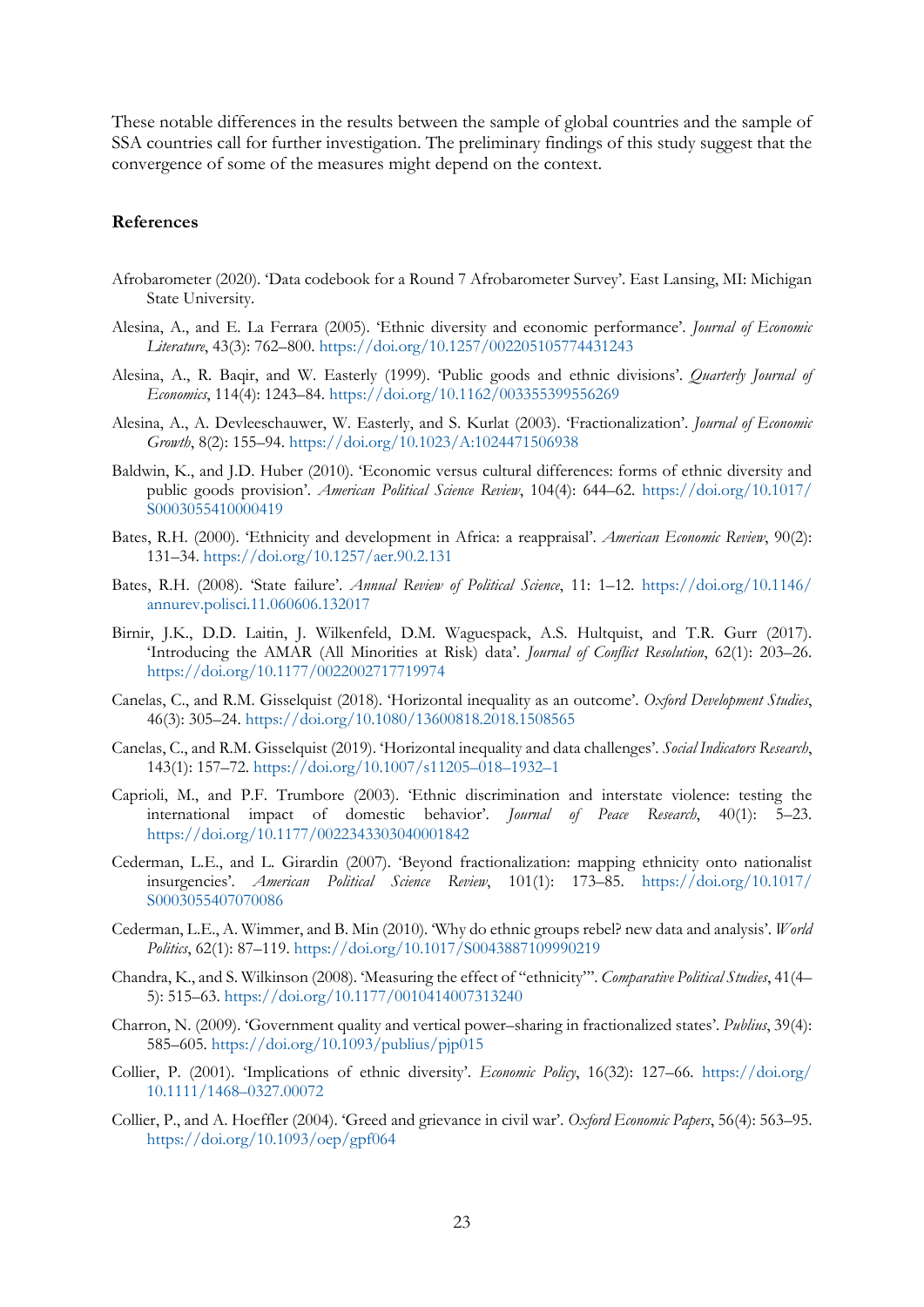- Coppedge, M., et al. (2021). 'V–Dem Codebook v11.1'. Varieties of Democracy (V–Dem) Project. <https://doi.org/10.2139/ssrn.3802627>
- Desmet, K., I. Ortuno–Ortín, and S. Weber (2009). 'Linguistic diversity and redistribution'. *Journal of the European Economic Association*, 7(6): 1291–318.<https://doi.org/10.1162/JEEA.2009.7.6.1291>
- Dinesen, P.T., and K.M. Sønderskov (2015). 'Ethnic diversity and social trust: evidence from the micro– context'. *American Sociological Review*, 80(3): 550–73.<https://doi.org/10.1177/0003122415577989>
- Drazanova, L. (2020). 'Introducing the Historical Index of Ethnic Fractionalization (HIEF) dataset: accounting for longitudinal changes in ethnic diversity'. *Journal of Open Humanities Data*, 6: 1–8. <https://doi.org/10.5334/johd.16>
- Easterly, W., and R. Levine (1997). 'Africa's growth tragedy: policies and ethnic divisions'. *Quarterly Journal of Economics*, 112(4): 1203–50.<https://doi.org/10.1162/003355300555466>
- Ellingsen, T. (2000). 'Colorful community or ethnic witches' brew? Multiethnicity and domestic conflict during and after the Cold War'. *The Journal of Conflict Resolution*, 44(2): 228–49. [https://doi.org/](https://doi.org/10.1177/0022002700044002004) [10.1177/0022002700044002004](https://doi.org/10.1177/0022002700044002004)
- Fearon, J.D. (2003). 'Ethnic and cultural diversity: keys to power'. *Journal of Economic Growth*, 8(2): 195–222. <https://doi.org/10.1023/A:1024419522867>
- Fearon, J.D., and D.D. Laitin (2003). 'Ethnicity and civil war'. *American Political Science Review*, 97(1): 75–90. <https://doi.org/10.1017/S0003055403000534>
- Franck, R., and I. Rainer (2012). 'Does the leader's ethnicity matter? Ethnic favoritism, education, and health in sub-Saharan Africa'. *American Political Science Review*, 106(2): 294–325. [https://doi.org/](https://doi.org/10.1017/S0003055412000172) [10.1017/S0003055412000172](https://doi.org/10.1017/S0003055412000172)
- Fund for Peace (2017). 'Fragile States Index methodology'. Washington, DC: The Fund for Peace.
- Gerring, J., M. Hoffman, and D. Zarecki (2018). 'The diverse effects of diversity on democracy'. *British Journal of Political Science*, 48(2): 283–314.<https://doi.org/10.1017/S000712341600003X>
- Gisselquist, R.M., S. Leiderer, and M. Niño–Zarazúa (2016). 'Ethnic heterogeneity and public goods provision in Zambia: evidence of a subnational "diversity dividend"'. *World Development*, 78: 308–23. <https://doi.org/10.1016/j.worlddev.2015.10.018>
- Heger, L.L. (2015). 'Votes and violence: pursuing terrorism while navigating politics'. *Journal of Peace Research*, 52(1): 32–45.<https://doi.org/10.1177/0022343314552984>
- Heger, L., and I. Salehyan (2007). 'Ruthless rulers: coalition size and the severity of civil conflict'. *International Studies Quarterly*, 51(2): 385–403. [https://doi.org/10.1111/j.1468–2478.2007.00456.x](https://doi.org/10.1111/j.1468-2478.2007.00456.x)
- Herbst, J. (2014). *States and power in Africa: comparative lessons in authority and control*. Princeton, NJ: Princeton University Press.<https://doi.org/10.1515/9781400852321>
- Horowitz, D.L. (1985). *Ethnic groups in conflict*. Berkeley, CA: University of California Press.
- Jackman, R.W. (1978). 'The predictability of coups d'état: a model with African data'. *American Political Science Review*, 72(4): 1262–75.<https://doi.org/10.2307/1954538>
- Jensen, C., and S.E. Skaaning (2012). 'Modernization, ethnic fractionalization, and democracy'. *Democratization*, 19(6): 1117–37.<https://doi.org/10.1080/13510347.2011.619777>
- Marquardt, K.L., and Y.M. Herrera (2015). 'Ethnicity as a variable: an assessment of measures and data sets of ethnicity and related identities'. *Social Science Quarterly*, 96(3): 689–716. [https://doi.org/10.1111/](https://doi.org/10.1111/ssqu.12187) [ssqu.12187](https://doi.org/10.1111/ssqu.12187)
- McDoom, O.S., and R.M. Gisselquist (2016). 'The measurement of ethnic and religious divisions: spatial, temporal, and categorical dimensions with evidence from Mindanao, the Philippines'. *Social Indicators Research*, 129(2): 863–91. [https://doi.org/10.1007/s11205–015–1145–9](https://doi.org/10.1007/s11205-015-1145-9)